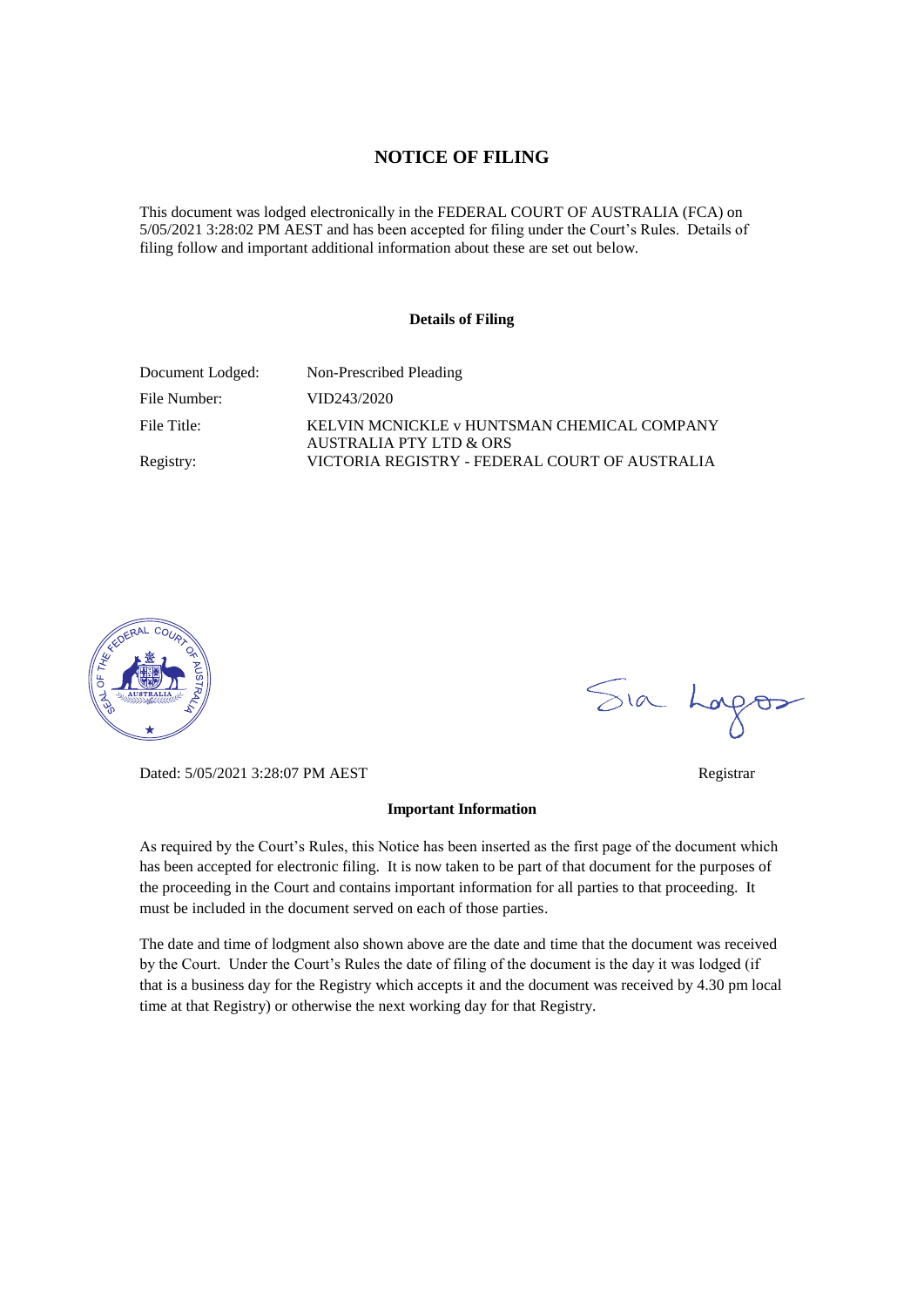

# **Points of Defence**

VID 243 of 2020

Federal Court of Australia District Registry: Victoria Division: General

# **KELVIN MCNICKLE**

Applicant

and

## **HUNTSMAN CHEMICAL COMPANY AUSTRALIA PTY LTD & ORS**

**Respondents** 

In answer to the Amended Points of Claim, the Second Respondent and Third Respondent state as follows:

### **Part A. The Respondents**

### *A.1 The First Respondent*

- 1. In answer to paragraph 1 of the Amended Points of Claim, the Second Respondent and Third Respondent:
	- (a) admit that the First Respondent had the name Monsanto Australia Limited between 29 July 1976 and 17 April 1988;
	- (b) admit that the First Respondent was a wholly owned subsidiary of Monsanto Company US (Old) between 1974 and 1987; and
	- (c) say further that the First Respondent:
		- (i) was called Huntsman Chemical Company Australia Limited from 6 July 1993 to 15 April 1996; and
		- (ii) has been called Huntsman Chemical Company Australia Pty Ltd since 16 April 1996;
	- (d) otherwise do not plead to paragraph 1 as the Applicant makes no allegations against the Second Respondent or Third Respondent.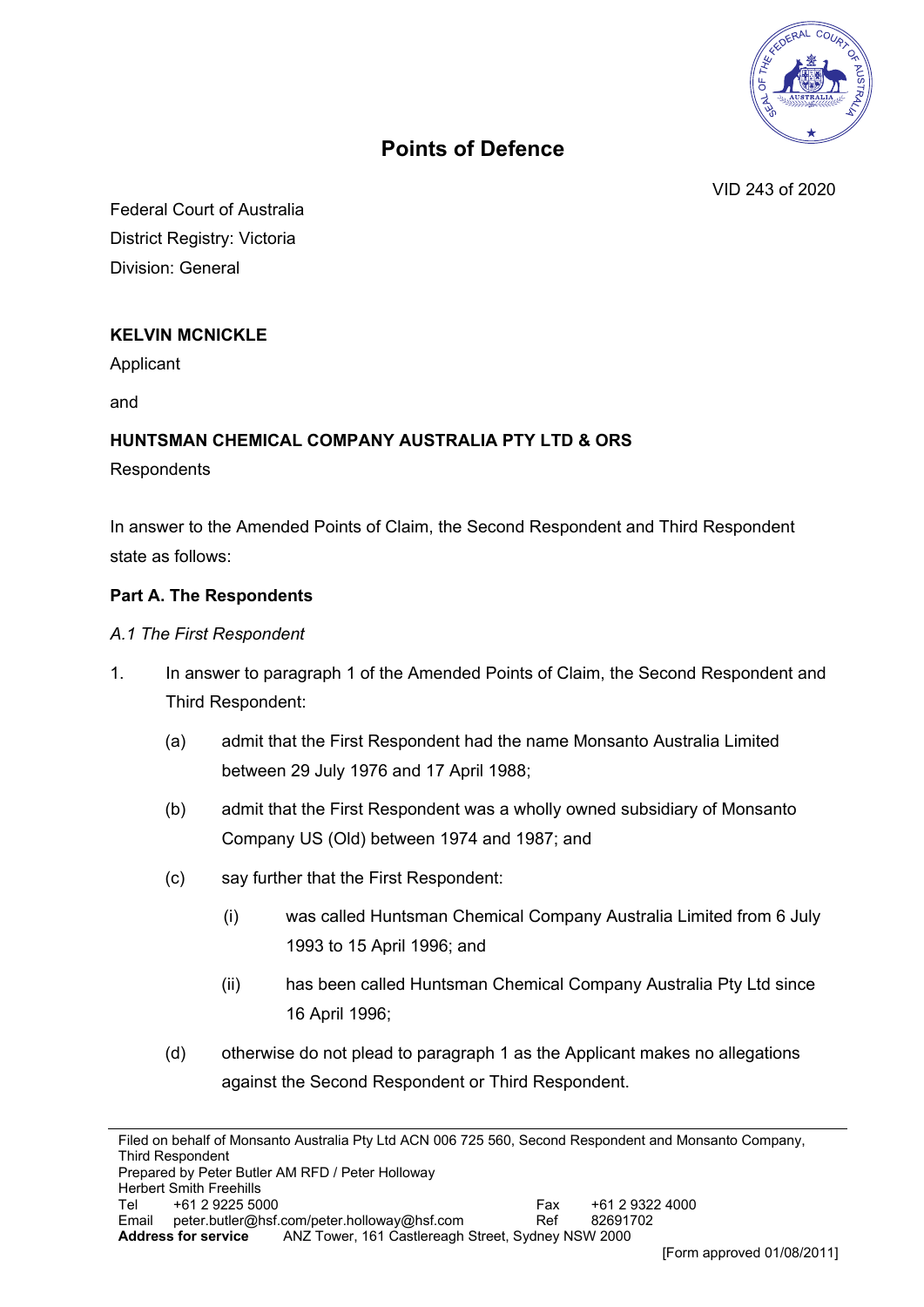- 2. In answer to paragraph 2 of the Amended Points of Claim, the Second Respondent and Third Respondent:
	- (a) say that the manufacture of Roundup Products (as defined in the Amended Points of Claim) involves conversion of intermediate products (**Glyphosate Intermediate**) to glyphosate acid (also known as Glyphosate technical) (**Glyphosate**) which in turn is further converted to glyphosate salts for use in formulation of the Roundup Products;
	- (b) admit that, between 1 April 1988 and November 1993, the First Respondent produced Glyphosate for the Second Respondent pursuant to an operating agreement between Legis No 20 Pty Ltd and the First Respondent dated 31 March 1988; and
	- (c) otherwise deny the paragraph.
- 3. The Second Respondent and Third Respondent do not plead to paragraph 3 of the Amended Points of Claim as it raises a matter of law and makes no allegations against the Second Respondent and Third Respondent.
- *A.2 The Second Respondent*
- 4. In answer to paragraph 4 of the Amended Points of Claim:
	- (a) in relation to sub-paragraph (a), the Second Respondent and Third Respondent admit that:
		- (i) the Second Respondent was known as Monsanto Australia Limited from 19 April 1988 to 23 August 2018; and
		- (ii) the Second Respondent is now known as Monsanto Australia Pty Ltd.
	- (b) in relation to sub-paragraph (b), the Second Respondent and Third Respondent:
		- (i) say the Second Respondent imported or caused to be imported into Australia Roundup Herbicide from various international Monsanto affiliates or related entities as follows:
			- A. between October 1999 and 2018, for distribution by Scotts Australia Pty Ltd;
			- B. between 1 March 2013 and 2019, for distribution by Sinochem International Crop Care (Overseas) Pte. Ltd; and
		- (ii) say further that the Second Respondent and Third Respondent otherwise do not know whether the Second Respondent imported or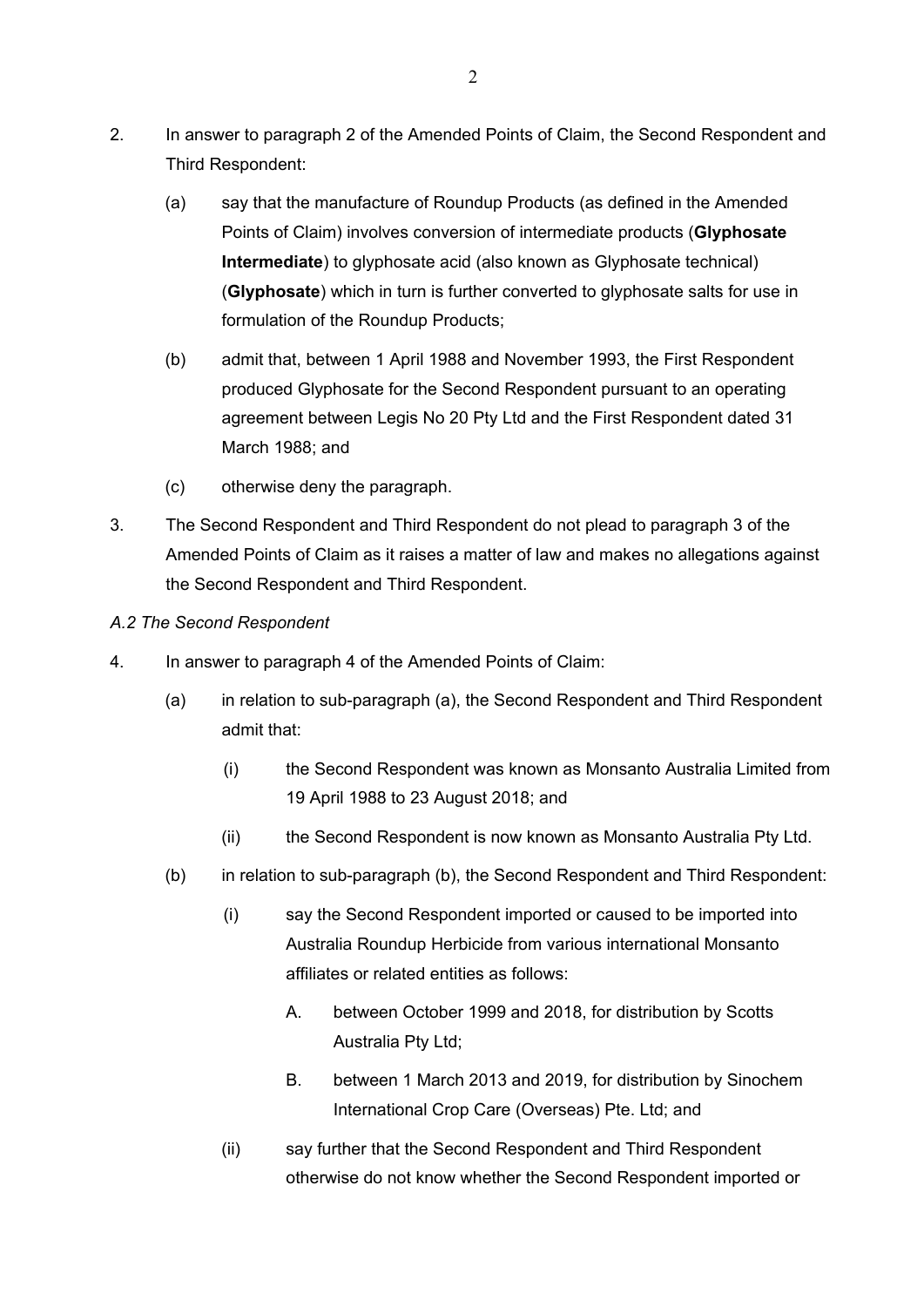caused to be imported into Australia for distribution Roundup Herbicide from April 1988 and therefore cannot admit this allegation.

- (c) in relation to sub-paragraph (c), the Second Respondent and Third Respondent:
	- (i) say, as currently known, the Second Respondent imported or caused to be imported into Australia Roundup Biactive from various international Monsanto affiliates or related entities at various times between 1 March 2013 and 2019, for distribution by Sinochem International Crop Care (Overseas) Pte. Ltd; and
	- (ii) say further that the Second Respondent and Third Respondent otherwise do not know whether the Second Respondent imported or caused to be imported into Australia for distribution Roundup Biactive from 1996 and therefore cannot admit this allegation.
- (d) in relation to sub-paragraph (d), the Second Respondent and Third Respondent:
	- (i) say at various times from April 1988 until around 2013 the Second Respondent imported or caused to be imported into Australia one or other of Glyphosate Intermediate and/or Glyphosate;
	- (ii) refer to and repeat paragraph (8) below; and
	- (iii) say further that the Second Respondent and Third Respondent otherwise do not know and are unable to admit the allegations in subparagraph (d).
- (e) in relation to sub-paragraph (e), the Second Respondent and Third Respondent:
	- (i) admit that, at various times between 1992 and 2002, the Second Respondent manufactured Roundup Herbicide;
	- (ii) admit that, at various times between 1996 and 2002, the Second Respondent manufactured Roundup Biactive;
	- (iii) refer to and repeat paragraph 8(a) below;
	- (iv) say further that:
		- A. from 2002 until around 2013, Nufarm Australia Limited manufactured Roundup Herbicide and Roundup Biactive;
		- B. from around 2011 to around 2013, Intec Industries Pty Ltd manufactured Roundup Herbicide and Roundup Biactive; and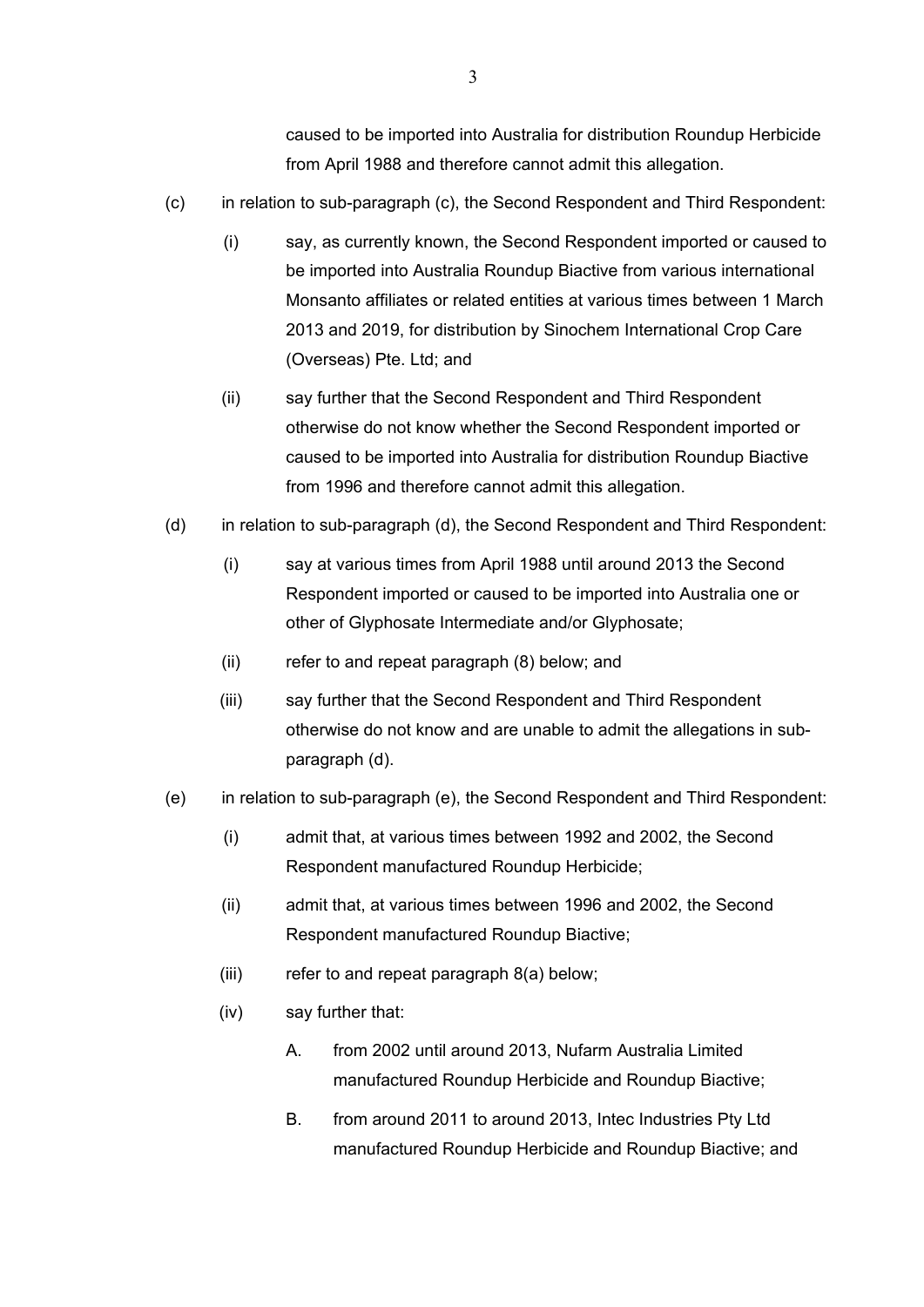- (v) say further that the Second Respondent and Third Respondent otherwise do not know and are currently unable to admit the allegations in sub-paragraph (e).
- (f) in relation to sub-paragraph (f), the Second Respondent and Third Respondent:
	- (i) say at various times from 1988 to 2002, the Second Respondent distributed Roundup Herbicide via a network of resellers;
	- (ii) say at various times from 1996 to 2002, the Second Respondent distributed Roundup Biactive via a network of resellers;
	- (iii) say the Second Respondent, or affiliates or related entities of the Second Respondent, appointed distributors of Roundup Herbicide and Roundup Biactive, being:
		- A. from 1999 to 2020, Evergreen Garden Care Australia Pty Ltd (formerly known as Scotts Australia Pty Ltd) or its affiliates/related entities (in relation to Roundup Herbicide, from time to time);
		- B. from 2002 to 2013, Nufarm Australia Limited (in relation to both Roundup Herbicide and Roundup Biactive); and
		- C. from 2013 to 2019, Sinochem International Crop Care (Overseas) Pte. Ltd (in relation to both Roundup Herbicide and Roundup Biactive);

through which Roundup Herbicide and Roundup Biactive were distributed via a network of re-sellers at various times; and

- (iv) say further that the Second Respondent and Third Respondent otherwise do not know and are therefore unable to admit the allegations in sub-paragraph (f).
- (g) in relation to sub-paragraph (g), the Second Respondent and Third Respondent:
	- (i) repeat and rely on sub-paragraph  $4(f)(i)$ -(iii) above; and
	- (ii) otherwise deny the allegations.
- (h) in relation to sub-paragraph (h) the Second Respondent and Third Respondent:
	- (i) admit that, at various times from 1988 to 3 May 2002, the Second Respondent promoted and marketed in Australia Roundup Herbicide and engaged in activities related to marketing;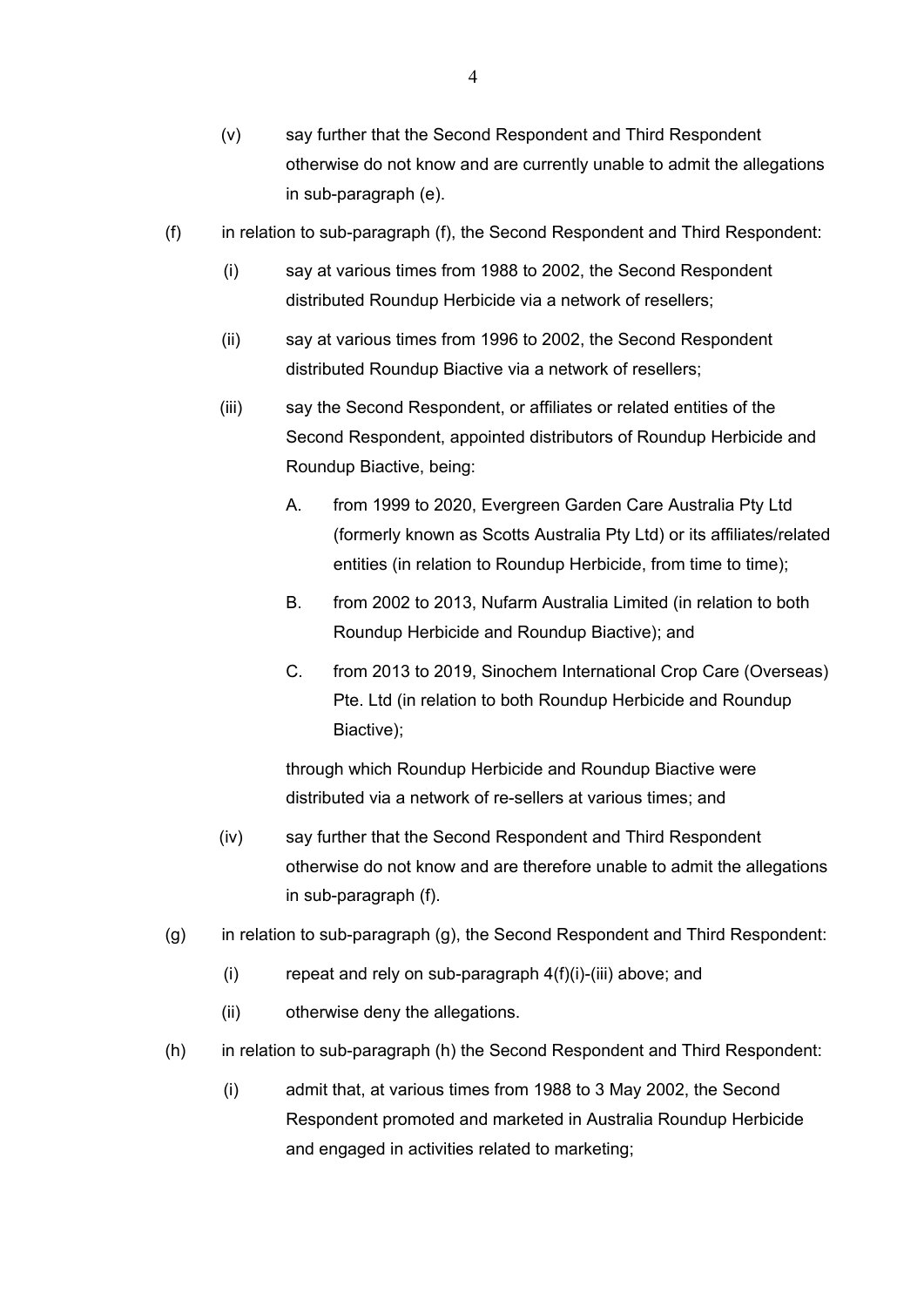The promotion and marketing activities included preparation of marketing programs and marketing strategies; conducting promotions; preparation of media schedules.

- (ii) say further that insofar as the Second Respondent, or affiliates or related entities of the Second Respondent, provided Roundup Herbicide to Evergreen Garden Care Australia Pty Ltd (formerly known as Scotts Australia Pty Ltd) or its affiliates/related entities, to Nufarm Australia Limited and to Sinochem International Crop Care (Overseas) Pte. Ltd, such entities marketed and promoted in Australia Roundup Herbicide; and
- (iii) say further that the Second Respondent and Third Respondent otherwise do not know, and therefore cannot admit, the allegations in sub-paragraph (h).
- (i) in relation to sub-paragraph (i) the Second Respondent and Third Respondent:
	- (i) admit that, at various times from 1996 to 3 May 2002, the Second Respondent promoted and marketed in Australia Roundup Biactive and engaged in activities related to marketing;

#### **PARTICULARS**

The promotion and marketing activities included preparation of marketing programs and marketing strategies; conducting promotions; preparation of media schedules.

- (ii) say further that insofar as the Second Respondent, or affiliates or related entities of the Second Respondent, provided Roundup Biactive to Nufarm Australia Limited and Sinochem International Crop Care (Overseas) Pte. Ltd, such entities marketed and promoted in Australia Roundup Biactive; and
- (iii) say further that the Second Respondent and Third Respondent otherwise do not know, and therefore cannot admit, the allegations in sub-paragraph (h).
- (j) in relation to sub-paragraph (j), the Second Respondent and Third Respondent:
	- (i) say that the Second Respondent's name was used in some information sheets, FAQ sheets, letters, flyers and labels related to Roundup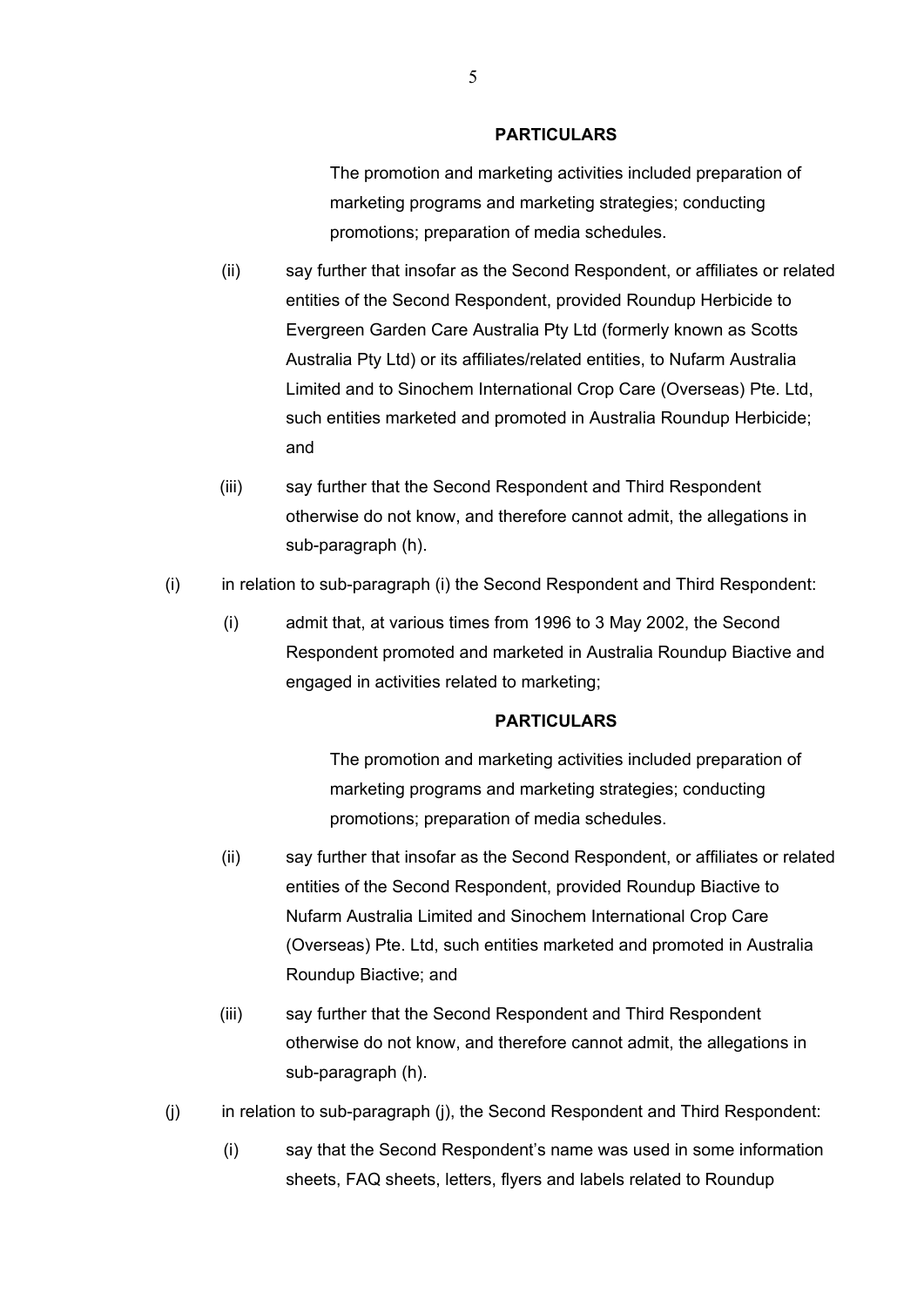Herbicide between 1988 to 2002 and Roundup Biactive between 1996 and 2002;

#### **PARTICULARS**

The Second Respondent published information sheets and FAQ sheets, and distributed marketing letters and flyers and labels referring to its name (Monsanto Australia Limited) at various times.

- (ii) say further that insofar as the Second Respondent, or affiliates or related entities of the Second Respondent, provided Roundup Herbicide or Roundup Biactive to Evergreen Garden Care Australia Pty Ltd (formerly known as Scotts Australia Pty Ltd) or its affiliates/related entities, Nufarm Australia Limited or Sinochem International Crop Care (Overseas) Pte. Ltd, such entities may have used the Second Respondent's name in some information sheets, FAQ sheets, letters, flyers and labels related to Roundup Herbicide and Roundup Biactive; and
- (iii) say further that the Second Respondent and Third Respondent otherwise do not know whether the Second Respondent caused or permitted its name (Monsanto Australia Limited up to 24 August 2018 and thereafter Monsanto Australia Pty Ltd) to be used in other marketing materials related to Roundup Herbicide or Roundup Biactive and therefore currently cannot admit further the allegations in sub-paragraph  $(i)$ .
- (k) in relation to sub-paragraph (k), the Second Respondent and Third Respondent admit that the Second Respondent used 'Monsanto' and 'Roundup' trademarks from 1988 to 2015, owned in accordance with sub-paragraph 6(c)(iv) of the Amended Points of Claim and sub-paragraph 6(e)(ii)D below.
- (l) in relation to sub-paragraph (l), the Second Respondent and Third Respondent admit that, until 7 June 2018, the Second Respondent was an indirect wholly owned subsidiary of Monsanto Company US (Old) and Monsanto Company US (New) and, thereafter, of Bayer Aktiengesellschaft (AG).
- 5. In answer to paragraph 5 of the Amended Points of Claim:
	- (a) in relation to sub-paragraph (a), the Second Respondent and Third Respondent:
		- (i) refer to and repeat paragraph  $4(e)(i)$ -(ii) above; and
		- (ii) otherwise say further that the allegation raises a matter of law and the Second Respondent and Third Respondent do not know and cannot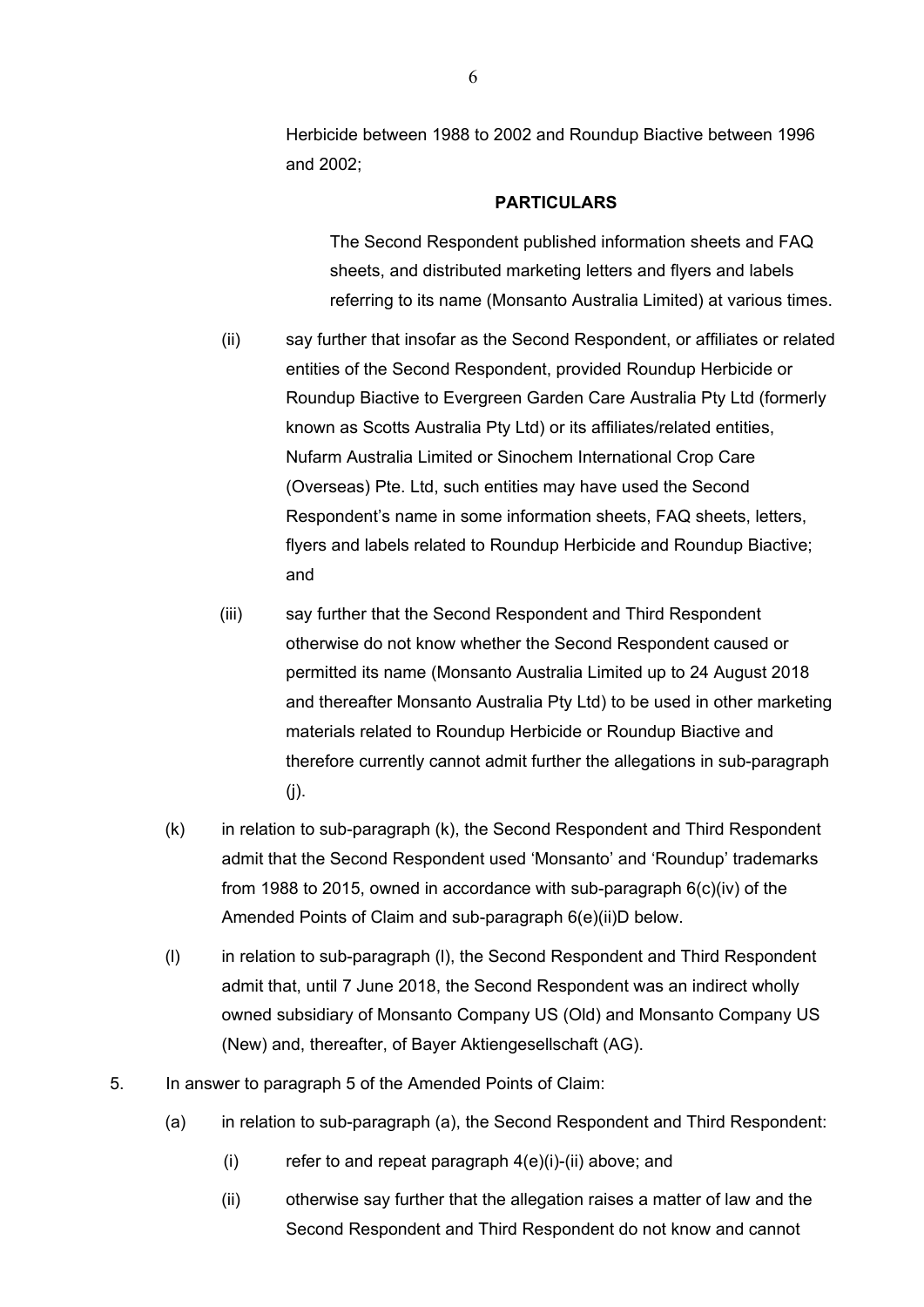admit that for the purposes of the *Trade Practices Act 1974* (Cth) (**TPA**) the Second Respondent was a manufacturer of Roundup Herbicide and Roundup Biactive.

- (b) in relation to sub-paragraph (b), the Second Respondent and Third Respondent:
	- (i) refer to and repeat paragraph  $4(e)(i)$ -(ii) above; and
	- (ii) otherwise say further that the allegation raises a matter of law and the Second Respondent and Third Respondent do not know and cannot admit that for the purposes of the Australian Consumer Law (**ACL**) being Schedule 2 to the *Competition and Consumer Act 2010* (Cth) (**CCA**), the Second Respondent was a manufacturer of Roundup Herbicide and Roundup Biactive.

### *A.3 The Third Respondent*

- 6. In answer to paragraph 6 of the Amended Points of Claim, the Second Respondent and Third Respondent:
	- (a) in relation to sub-paragraph (a)(i), say that, from 2000, the Second Respondent and Third Respondent:
		- (i) admit that, at various times from 2000, the Third Respondent manufactured one or other of Glyphosate Intermediate and/or Glyphosate;
		- (ii) admit that Glyphosate Intermediate and/or Glyphosate are used in the manufacture of Roundup Herbicide and Roundup Biactive;
		- (iii) deny that the Third Respondent manufactured the formulated Roundup Herbicide or Roundup Biactive; and
		- (iv) otherwise deny the allegations.
	- (b) in relation to sub-paragraph (a)(ii), say that, from 2000, the Second Respondent and Third Respondent:
		- (i) say that at various times in 2011 and 2012 the Third Respondent supplied to the Second Respondent for importation into and/or distribution in Australia one or other of glyphosate salts, Glyphosate Intermediate, and/or Glyphosate;
		- (ii) say further that from 1 July 2016 to 31 August 2018, any glyphosate salts, Glyphosate Intermediate and/or Glyphosate that the Third Respondent may have supplied to the Second Respondent for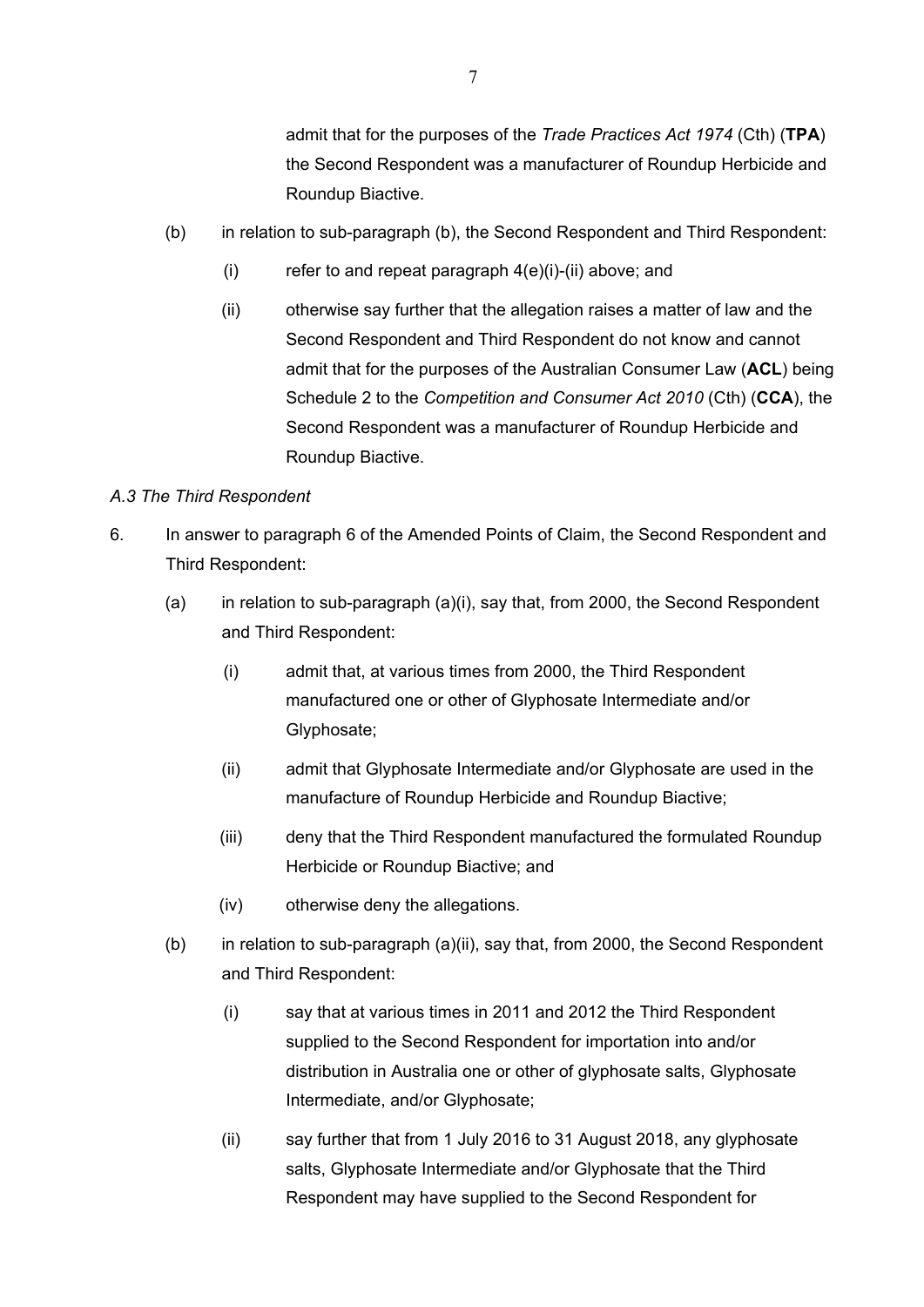importation into and/or distribution in Australia was not for use in the manufacture of Roundup Herbicide and Roundup Biactive;

- (iii) say that they do not otherwise know and therefore cannot admit whether from 2000, the Third Respondent supplied to the Second Respondent for importation into Australia one or other of Glyphosate Intermediate and/or Glyphosate for use in the manufacture of Roundup Herbicide and/or Roundup Biactive; and
- (iv) deny that the Third Respondent supplied to the Second Respondent for importation into Australia Roundup Herbicide and/or Roundup Biactive.
- (c) in relation to sub-paragraph (a)(iii) and (iv), the Second Respondent and Third Respondent:
	- (i) admit that the words 'Roundup' and 'Monsanto' and a US Monsanto vine design logo were used on product labels; and
	- (ii) say that the Second and Third Respondent do not otherwise currently know and therefore cannot admit whether the Third Respondent permitted the words 'Roundup' and 'Monsanto' and any Monsanto logo to be used in marketing and other materials in Australia until around 2002.
- (d) in relation to sub-paragraph (b), the Second Respondent and Third Respondent repeat and rely on 6(a)-(c) above.
- (e) in relation to sub-paragraph (c), the Second and Third Respondent:
	- (i) say that:
		- A. in or around early 2000, Monsanto Company US (Old) merged with Pharmacia & UpJohn Inc., a publicly-owned pharmaceuticals company, with Monsanto Company US (Old) being the surviving corporation;
		- B. during the merger referred to above, Monsanto Company US (New) was created and was incorporated under the laws of the State of Delaware within the United States of America on 9 February 2000 as a wholly owned subsidiary of Monsanto Company US (Old);
		- C. upon completion of the merger referred to above, Monsanto Company US (Old) changed its name from Monsanto Company to Pharmacia Corporation.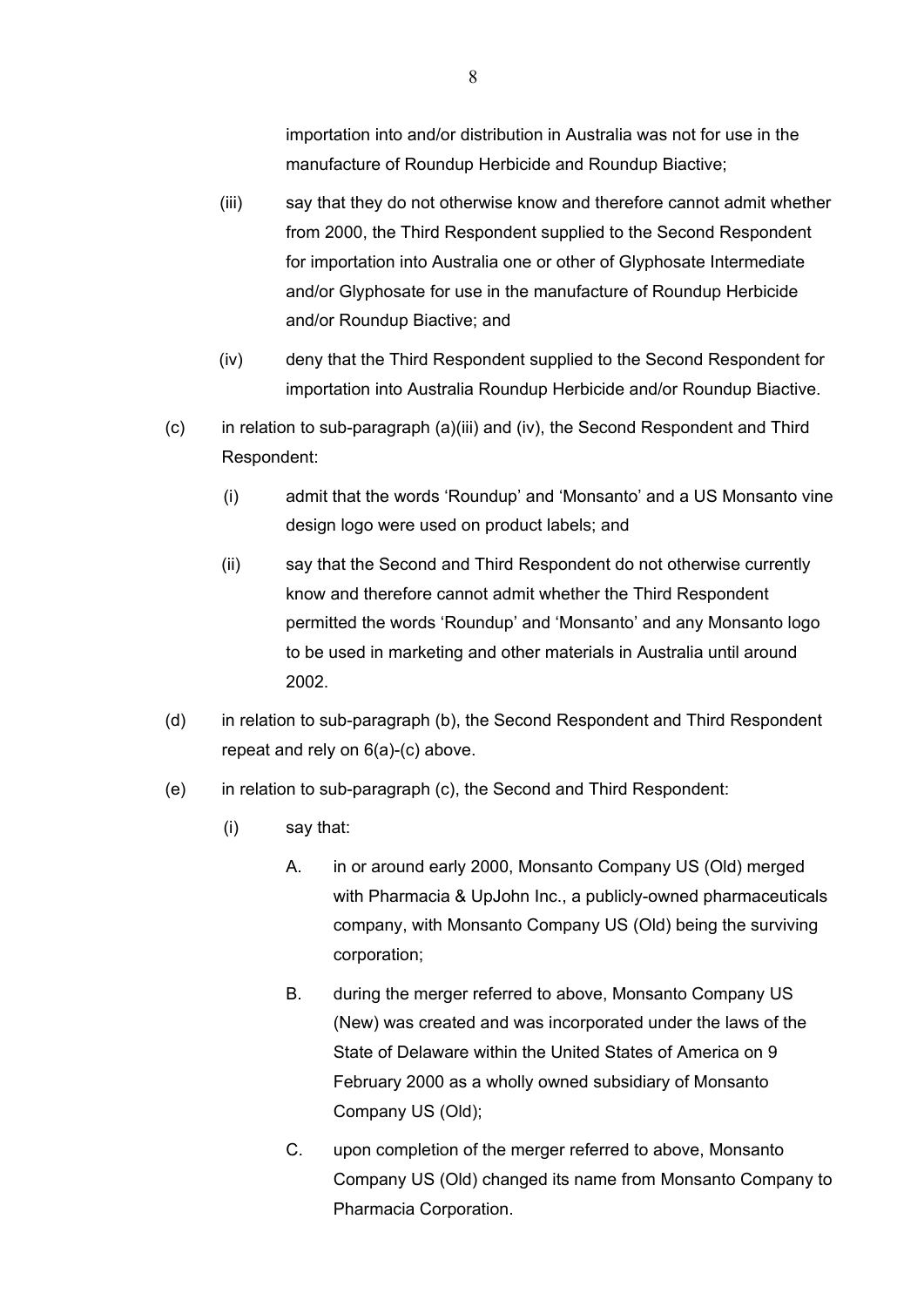- D. Monsanto Company US (New) entered into an agreement with Pharmacia Corporation that was effective 1 September 2000 (**Separation Agreement**);
- E. the Separation Agreement related to the transfer to the operations, assets and liabilities of the agricultural business from Pharmacia Corporation to Monsanto Company US (New);
- F. pursuant to the Separation Agreement, Monsanto Company US (New) was required to indemnify Pharmacia Corporation for liabilities primarily related to the agricultural business;
- G. the Separation Agreement was amended on 1 July 2002 (**Amended Separation Agreement**); and
- H. the Amended Separation Agreement clarified rights and obligations relating to indemnification.
- (ii) say further that:
	- A. in relation to sub-paragraph (i), the Second Respondent and Third Respondent:
		- (1) admit that Monsanto Company US (Old) did manufacture one or other of Glyphosate Intermediate, Glyphosate or glyphosate salts from July 1976 to 2000; and
		- (2) otherwise deny sub-paragraph (i).
	- B. in relation to sub-paragraph (ii), the Second Respondent and Third Respondent deny that, from approximately 1976 until 2000, Monsanto Company US (Old) supplied Roundup Herbicide or Roundup Biactive to Monsanto Australia (Old) and Monsanto Australia (New) for the importation, sale and distribution in Australia;
	- C. in relation to sub-paragraph (iii), the Second Respondent and Third Respondent:
		- (1) say that, at various times from about 1988 to 2000, Monsanto Company US (Old) supplied to Monsanto Australia (Old) and/or Monsanto Australia (New) one or other of Glyphosate Intermediate and/or Glyphosate; and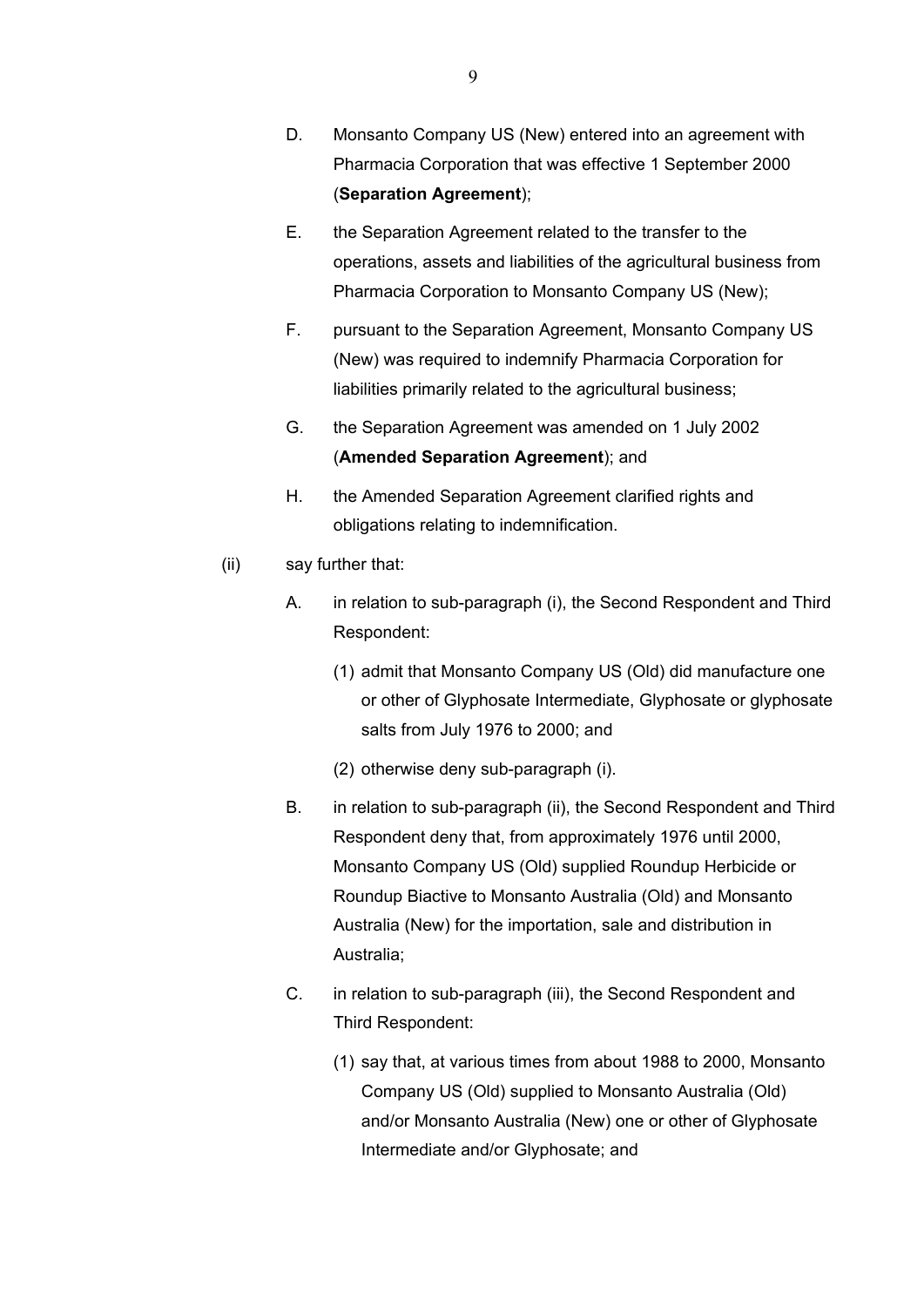- (2) say that the Second Respondent and Third Respondent otherwise do not current know and are therefore unable to admit the allegations in sub-paragraph (iii).
- D. in relation to sub-paragraph (iv), the Second Respondent and Third Respondent admit that:
	- (1) prior to the merger referred to in paragraph  $6(e)(i)A$  above, the "Monsanto" Australian trademark number 77856 (**Monsanto Trademark**) and the "Roundup" Australian trademark number 227919 (**Roundup Trademark**) were registered to Monsanto Company US (Old);
	- (2) following the merger referred to in paragraph  $6(e)(i)A$  above, and by reason of the name change referred to in paragraph 6(e)(i)C above, the Monsanto Trademark and the Roundup Trademark were held by Pharmacia Corporation; and
	- (3) on 4 February 2002, a full assignment from Pharmacia Corporation to Monsanto Technology LLC in respect of the Monsanto Trademark and the Roundup Trademark was registered with IP Australia.
- E. in relation to sub-paragraphs (v), (vi) and (vii), the Second Respondent and Third Respondent say that, in respect of Roundup Herbicide from 1976 until 2000 and Roundup Biactive from 1996 to 2000:
	- (1) they admit that the words 'Roundup' and 'Monsanto' were used on product labels; and
	- (2) the Second Respondent and Third Respondent otherwise do not know, and therefore cannot admit, whether Monsanto Company US (Old) permitted the words 'Roundup', 'Monsanto' and any Monsanto logo to be used in marketing and other materials in Australia.
- F. in relation to sub-paragraph (viii), the Second Respondent and Third Respondent deny the allegations.
- 7. In answer to paragraph 7 of the Amended Points of Claim, the Second Respondent and Third Respondent: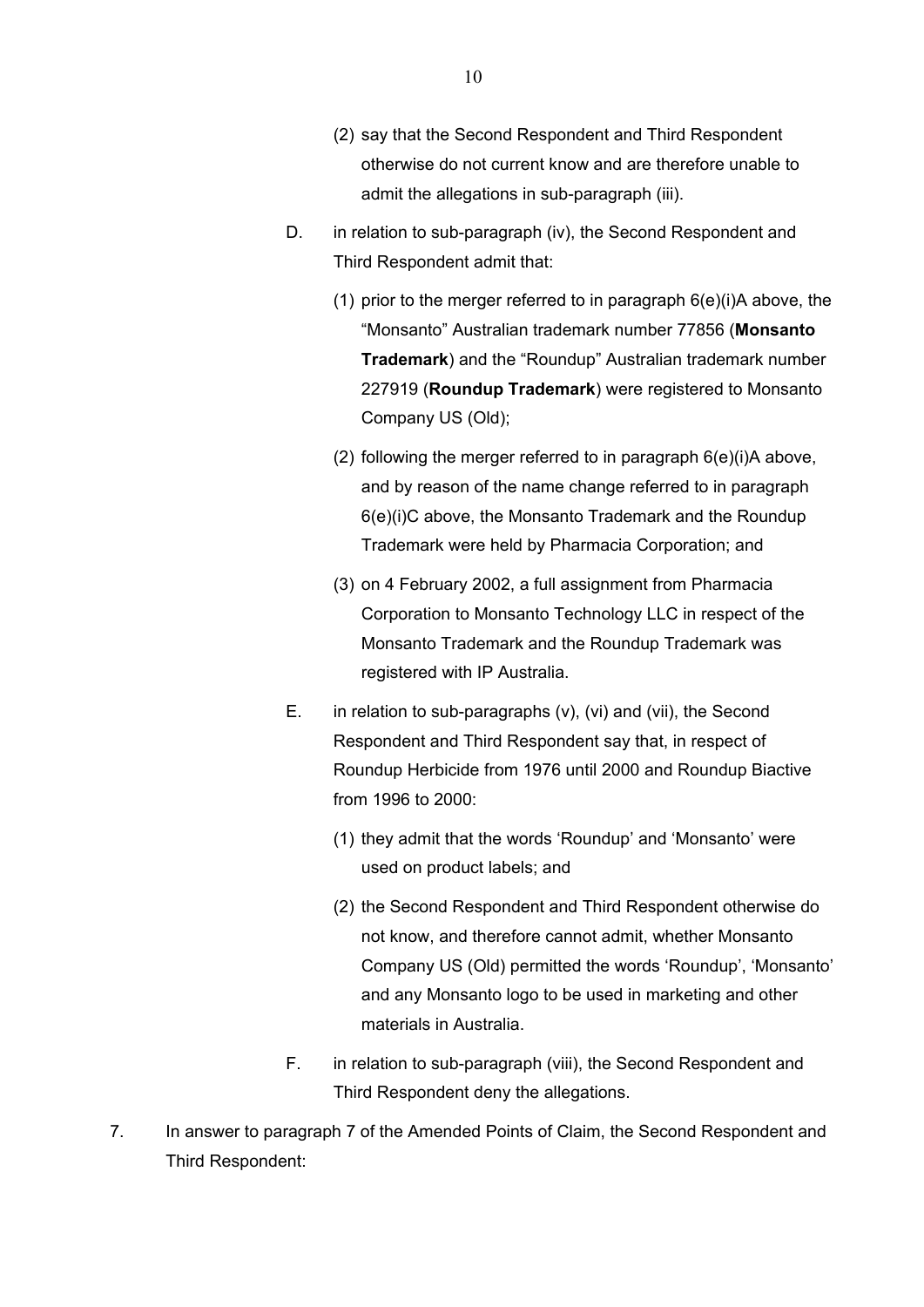- (a) say that Bayer AG acquired Monsanto Company US (New) in a transaction that closed on 1 June 2018 (subject to the fulfilment of certain conditions, which were fulfilled as of August 2018);
- (b) say further that, following the acquisition, Monsanto Company US (New) was, and continues to be, an indirect wholly-owned subsidiary of Bayer AG, with a separate corporate existence in the State of Delaware, its state of incorporation; and
- (c) otherwise deny the allegations in paragraph 7.

## **Part B. Monsanto Roundup Products**

### *B.1 Roundup Herbicide*

- 8. In answer to paragraph 8 of the Amended Points of Claim, the Second Respondent and Third Respondent:
	- (a) in relation to sub-paragraph (a):
		- (i) admit that Roundup Herbicide is formulated using Glyphosate Intermediate;
		- $(i)$  for the period 1987 to 2018, admit that the glyphosate was present as glyphosate isopropylamine salt; and
		- (iii) otherwise deny the sub-paragraph.
	- (b) admit sub-paragraph (b);
	- (c) in relation to sub-paragraph (c), admit that Roundup Herbicide is a herbicide product which presently includes 'Roundup' in the product name registered with the APVMA but otherwise deny the sub-paragraph; and
	- (d) admit sub-paragraph (d).
- 9. The Second Respondent and Third Respondent admit paragraph 9 of the Amended Points of Claim.
- 10. In answer to paragraph 10 of the Amended Points of Claim, the Second Respondent and Third Respondent:
	- (a) for the period 1987 to 2018, admit that the active or main active ingredient in Roundup Herbicide was glyphosate; and
	- (b) for the period 1987 to 2018, admit that the glyphosate was present as glyphosate isopropylamine salt.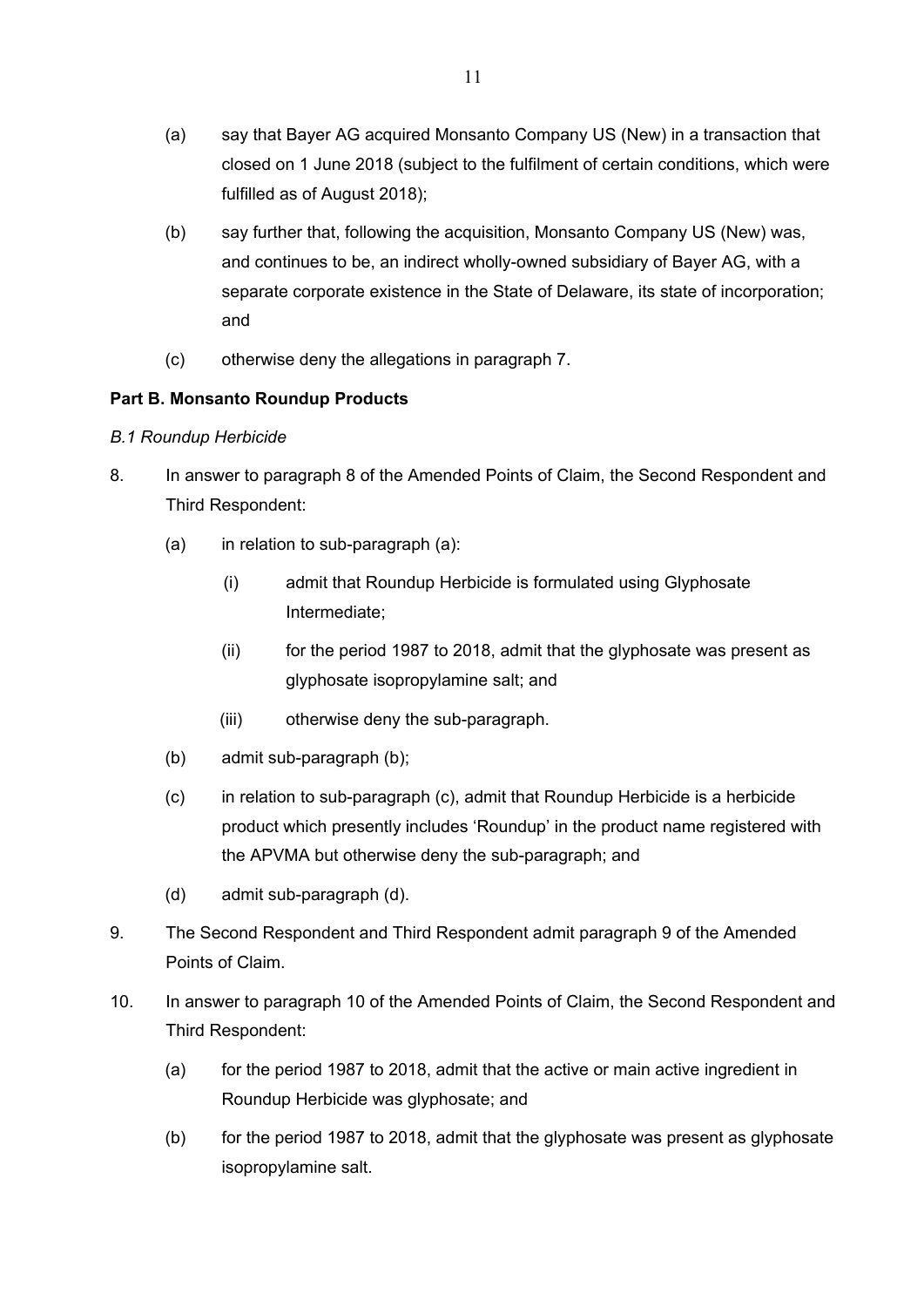- 11. In answer to paragraph 11 of the Amended Points of Claim, the Second Respondent and Third Respondent:
	- (a) for the period 1997 to 2018, admit that Roundup Herbicide, when it was sold in Australia, contained surfactants;
	- (b) for the period 1987 to 1996, do not currently know and therefore cannot admit that Roundup Herbicide, when it was sold in Australia, contained surfactants;
	- (c) say that there is the potential for impurities to be present (although this is not always the case) in the technical active or other non-active components of Roundup Herbicide as a by-product of the anterior manufacturing of those separate constituent components which themselves are subject to regulation; and
	- (d) otherwise deny the sub-paragraph.

### *B.2 Roundup Biactive*

- 12. In answer to paragraph 12 of the Amended Points of Claim, the Second Respondent and Third Respondent:
	- (a) in relation to sub-paragraph (a):
		- (i) admit that Roundup Biactive contains glyphosate which is and was present as glyphosate isopropylamine salt; and
		- (ii) otherwise deny the sub-paragraph.
	- (b) admit sub-paragraph (b);
	- (c) in relation to sub-paragraph (c), admit that Roundup Biactive is a herbicide product which presently includes 'Roundup' in the product name registered with the APVMA but otherwise deny sub-paragraph (c); and
	- (d) admit sub-paragraph (d).
- 13. The Second Respondent and Third Respondent admit paragraph 13 of the Amended Points of Claim.
- 14. In answer to paragraph 14 of the Amended Points of Claim, the Second Respondent and Third Respondent:
	- (a) say that they understand the reference to 'Roundup Herbicide' to mean 'Roundup Biactive'; and
	- (b) on that basis, admit the allegation.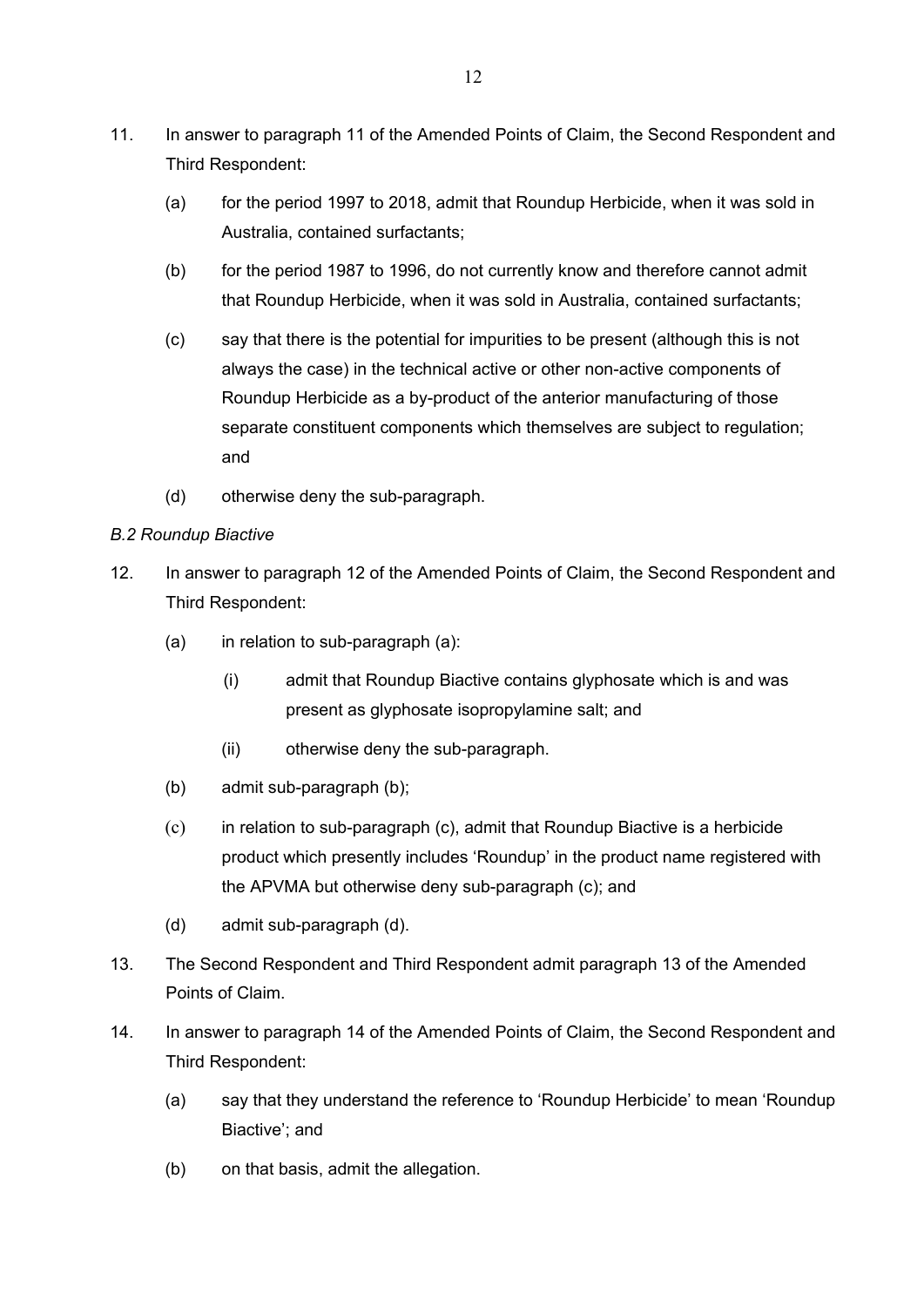- 15. In answer to paragraph 15 of the Amended Points of Claim, the Second Respondent and Third Respondent:
	- (a) for the period 1996 to 2018, admit that Roundup Biactive, when it was sold in Australia, contained surfactants; and
	- (b) say that there is the potential for impurities to be present (although this is not always the case) in the technical active or other non-active components of Roundup Biactive as a by-product of the anterior manufacturing of those separate constituent components which themselves are subject to regulation; and
	- (c) otherwise deny the allegation.

### **Part C. Properties of Roundup**

- 16. The Second Respondent and Third Respondent deny the allegations in paragraph 16 of the Amended Points of Claim.
- 17. In answer to paragraph 17 of the Amended Points of Claim, the Second Respondent and Third Respondent say that:
	- (a) the Roundup Products were not, at all material times, carcinogenic either at all, or because of the matters referred to in paragraph 23 of the Second Further Amended Statement of Claim;
	- (b) generally, surfactants:
		- (i) are surface acting agents which are designed to lower the surface tension of the medium in which they are dissolved;
		- (ii) may assist in removal of lipids from the epidermal surface;
		- (iii) may increase the hydration state of the skin (under closed exposure conditions);
		- (iv) may decrease evaporation of water from droplets;
		- (v) may increase sub-epidermal blood flow;
		- (vi) may aid in intra-epidermal and sub-epidermal intercellular water accumulation; and

even if there is an interaction between glyphosate and human skin (which is denied), such interaction is likely to be very limited and of negligible effect on humans;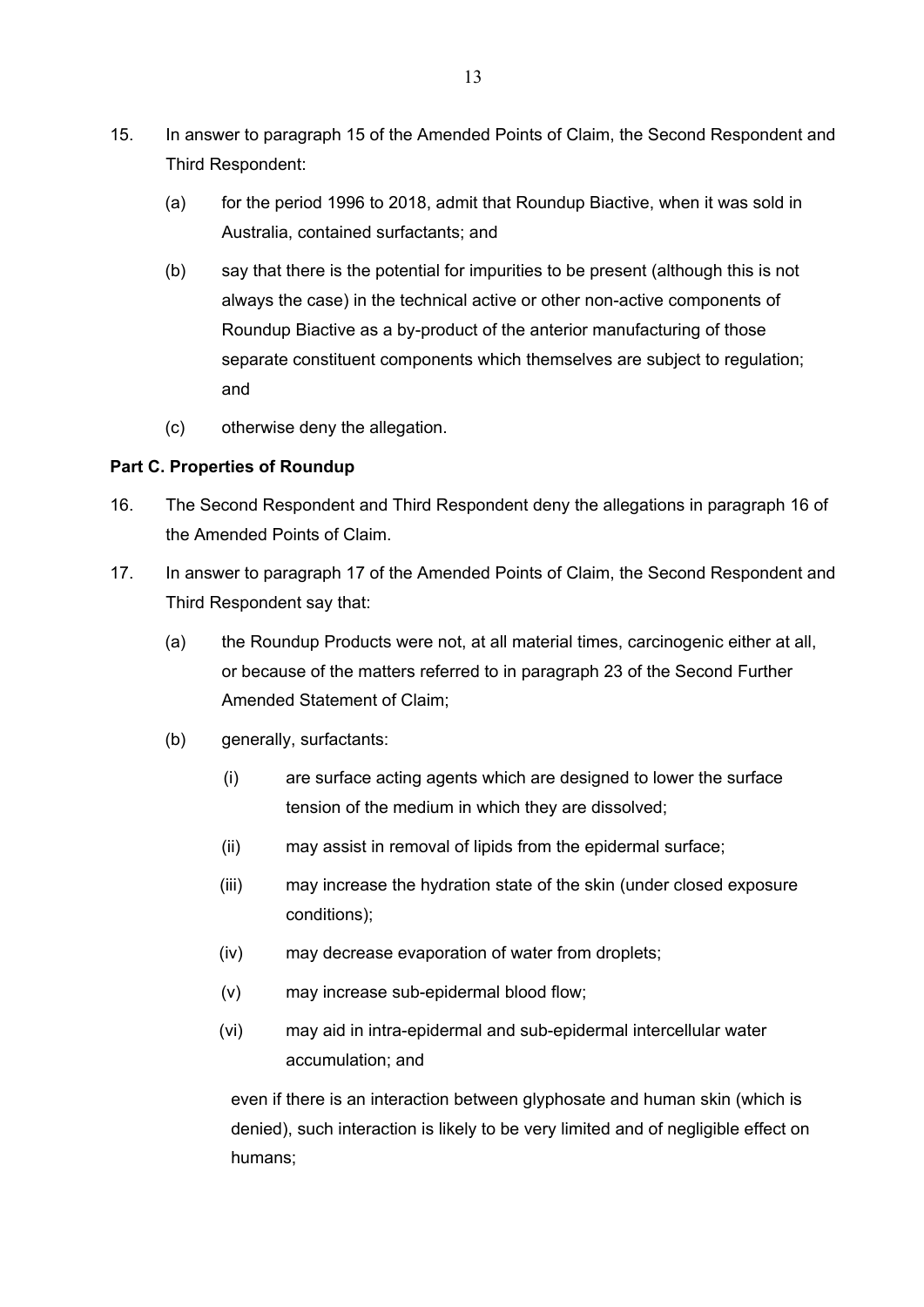- (i) the matters referred to in sub-paragraphs  $17(c)(iv)$  and  $17(d)$  to  $17(i)$ below;
- (ii) the fact that the causes of NHL are many and varied; and
- (iii) the many objective factors and matters personal to the Applicant which impact upon whether NHL will develop;

- A. the Second and Third Respondents rely upon matters including the matters referred to in the particulars to sub-paragraphs 17(d) to 17(i) below;
- B. the types of objective factors include:
	- (1) methods of application of the Roundup Products;
	- (2) the location where the glyphosate was sourced and quality of the product;
	- (3) interactions between adjuvants and organic material within the environment;
	- (4) water quality and quantity; and
	- (5) metabolism and rates of excretion of glyphosate from the human body;
- C. the types of matters personal to the Applicant include:
	- (1) age;
	- (2) personal medical history;
	- (3) allergy de-sensitisation injections;
	- (4) history of cancer;
	- (5) family medical history (including history of cancer);
	- (6) body weight;
	- (7) diet;
	- (8) alcohol consumption;
	- (9) smoking;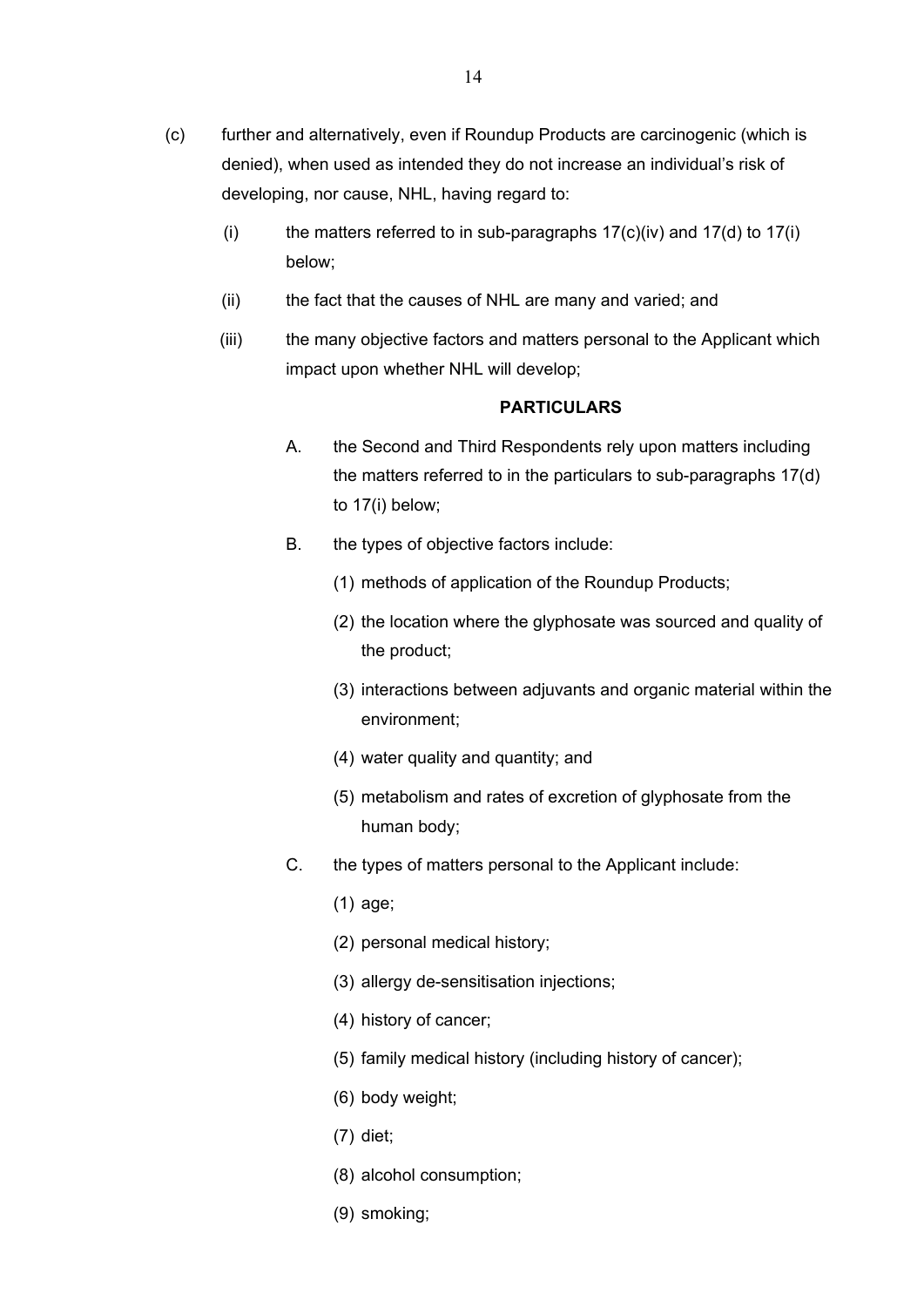- (10) weakened immune system (including from medications, human immunodeficiency virus (HIV), genetically inherited syndromes);
- (11) autoimmune diseases including rheumatoid arthritis, systemic lupus, erythematosus, Sjogren disease or celiac disease;
- (12) infections including infections that directly transform lymphocytes, including Epstein-Barr virus (EBV), human herpesvirus 8 or human T-cell lymphotropic virus; infections that weaken the immune system, HIV, infections that cause chronic immune stimulation such as Helicobacter pylori, Chlamydophilia psittaci, hepatitis C or Campylobacter jejuni;
- (13) exposure to certain medications including chemotherapy and rheumatoid arthritis medications;
- (14) radiation exposure;
- (15) gender;
- (16) race/ethnicity;
- (17) exposure to chemicals including benzene;
- (18) exposure to outdoor pollution;
- (19) exposure to engine exhaust and diesel;
- (20) exposure to combustion of biomass fuels;
- (21) exposure to other herbicides, insecticides, fungicides and pesticides;
- (22) solar and ultraviolet radiation; and
- (23) occupational circumstances including shift work.
- (iv) the numerous reasons why the Applicant may have developed NHL other than by reason of use of, or exposure to, Roundup Products or the Monsanto Roundup Products include:
	- A. genetic predisposition;
	- B. gene changes and DNA mutations caused by factors unrelated to Roundup Products including: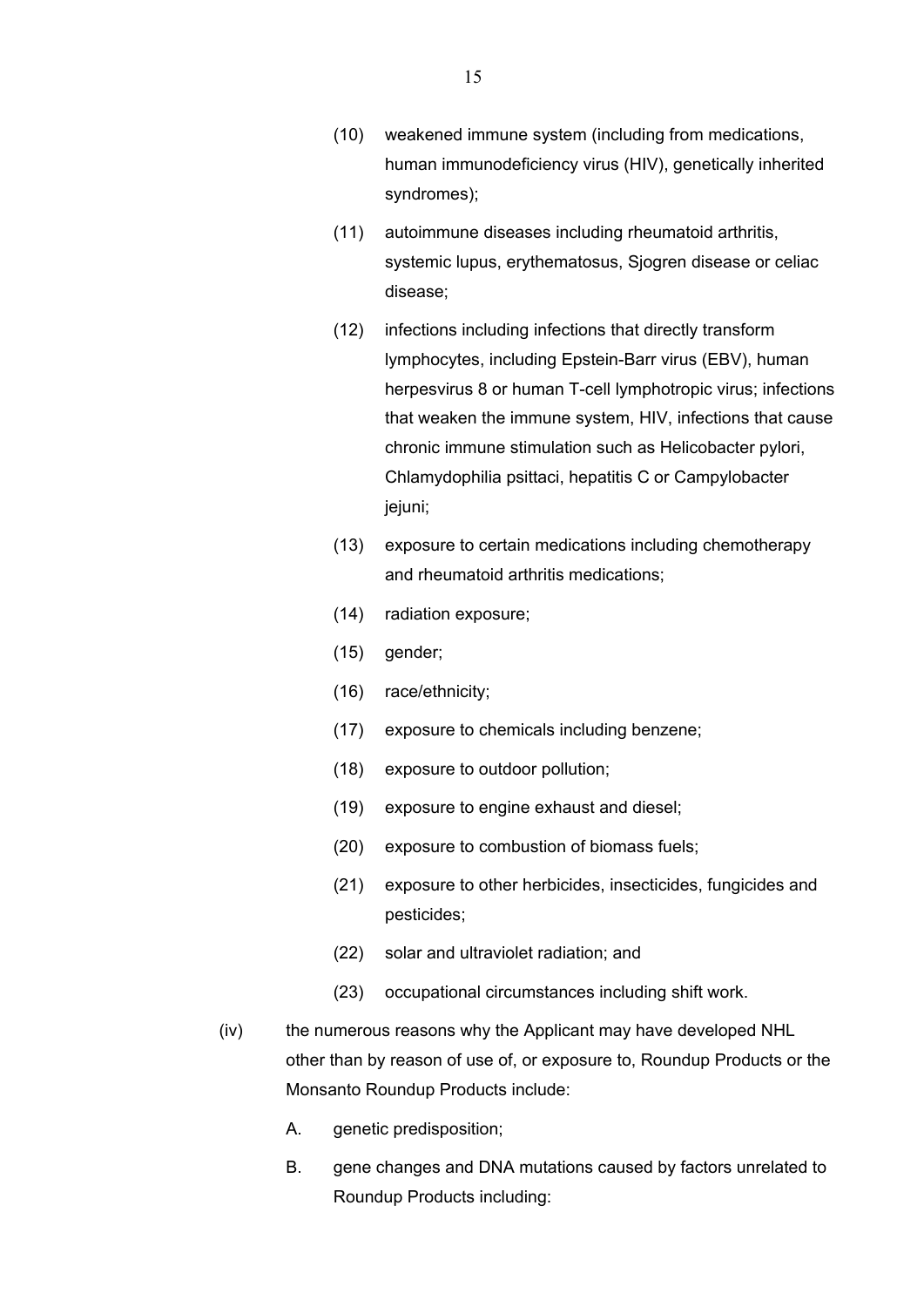- (1) abnormal cell division;
- (2) biological or internal factors such as age, gender, inherited genetic defects;
- (3) environmental exposure including through radiation and smoke;
- (4) occupational risk factors;
- (5) life-style factors including obesity, lack of exercise, diet;
- (6) personal and family medical history including viruses, hormones, chronic inflammation; and
- (7) matters referred to in the particulars to paragraph 17(c)(iii) above including;
	- (i) interaction of gene mutations;
	- (ii) random chance;
	- (iii) the aetiology of NHL; and
	- (iv) the number of sub-types of NHL.
- (d) further, and alternatively, even if Roundup Products are carcinogenic (which is denied):
	- (i) Roundup Herbicide was marketed for lawn and garden, agricultural, commercial and/or industrial uses respectively in Australia while Roundup Biactive was marketed for agricultural, commercial and/or industrial uses respectively in Australia;

The Roundup Products were marketed via preparation of marketing programs and marketing strategies; conducting promotions; preparation of media schedules.

- (ii) the respective class of persons to whom the Roundup Products were directed would have expected that the Roundup Products, being products intended to be used for lawn and garden, agricultural, commercial and/or industrial uses, would be used only for such purposes and would not be used for any other purpose;
- (iii) the Roundup Products were registered for use in Australia according to the following general registration process and could be safely used according to prescribed label directions: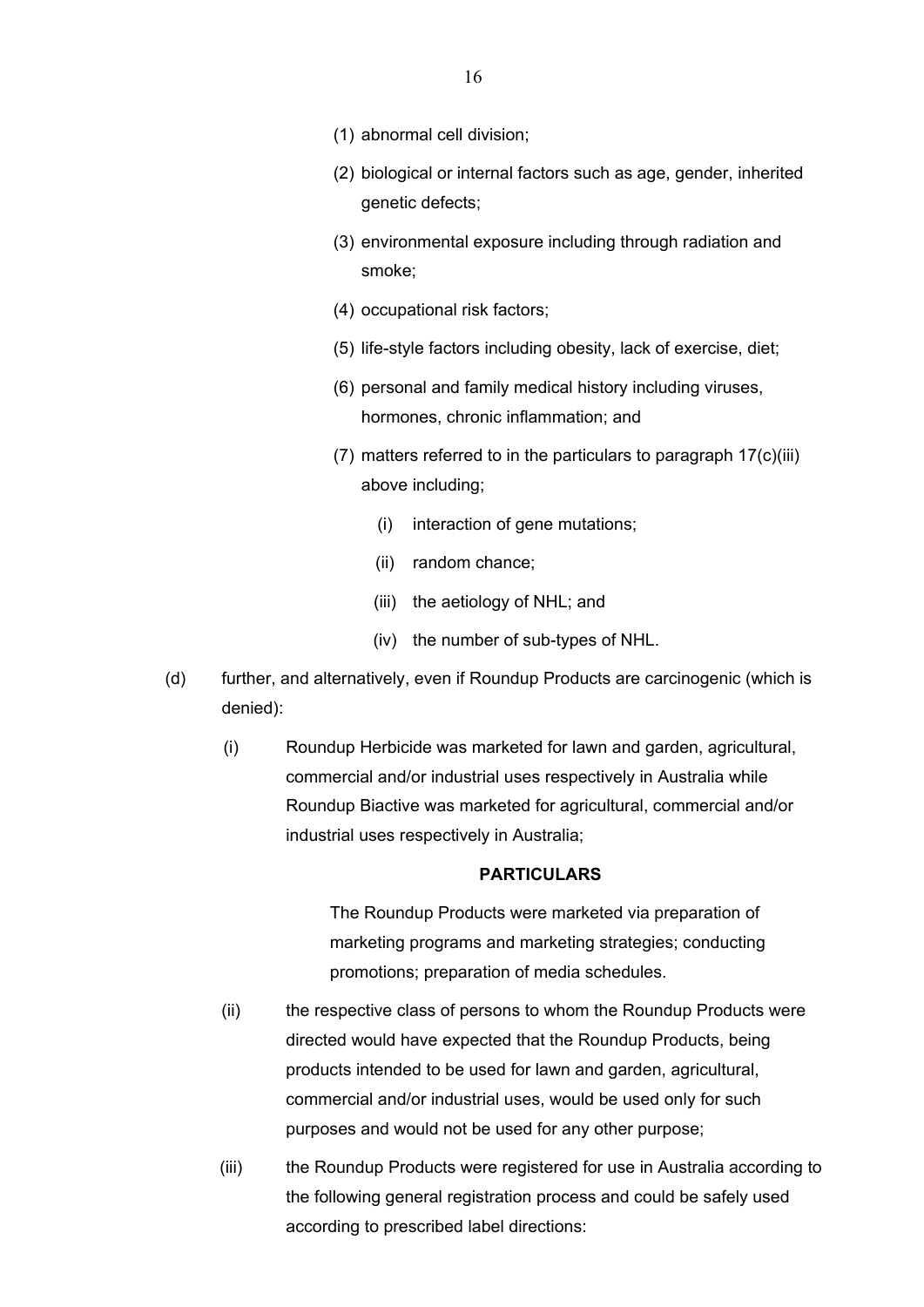- A. the Commonwealth and State and Territory governments have established legislative schemes, and the Commonwealth Government has established a regulatory approval process for the registration and sale of agricultural and veterinary chemical products, being the National Registration Scheme for Agricultural and Veterinary Chemicals (National Registration Scheme) that is now administered by the APVMA, an independent statutory authority:
	- (1) the National Registration Scheme is embodied in the *Agricultural and Veterinary Chemicals Code Act 1994* (Cth) (**Agvet Code Act**), in delegated legislation and standards made under the Agvet Code Act and in other legislation and delegated legislation including the *Agricultural and Veterinary Chemicals Code Regulations 1995* (Cth) (**Agvet Code Regulations**), the *Agricultural and Veterinary Chemical Products (Collection of Levy) Act 1994* (Cth), the *Agricultural and Veterinary Chemicals (Administration) Act 1992* (Cth), the *Agricultural and Veterinary Chemicals Regulations 1999* (Cth), the *Agricultural and Veterinary Chemical Products (Collection of Levy) Regulations 1995* (Cth) and the *Agricultural and Veterinary Chemicals (Administration) Regulations 1995* (Cth);
	- (2) prior to the National Registration Scheme, each of the various states and territories regulated agricultural chemical products;
	- (3) under the Commonwealth legislative scheme:
		- i. agricultural chemical products are, and have been since 1995, included on the Register; and
		- ii. approved active constituents are included on the Record;
- B. the Roundup Products:
	- (1) were at various times included on the Register as a herbicide containing glyphosate; and
	- (2) had active constituents which were recorded in the Record;
- (iv) at the point in time when the Roundup Products were supplied in Australia, they were supplied with available information, including labels and warnings which complied with the applicable laws, which included information with respect to relevant poisons scheduling, first aid, safety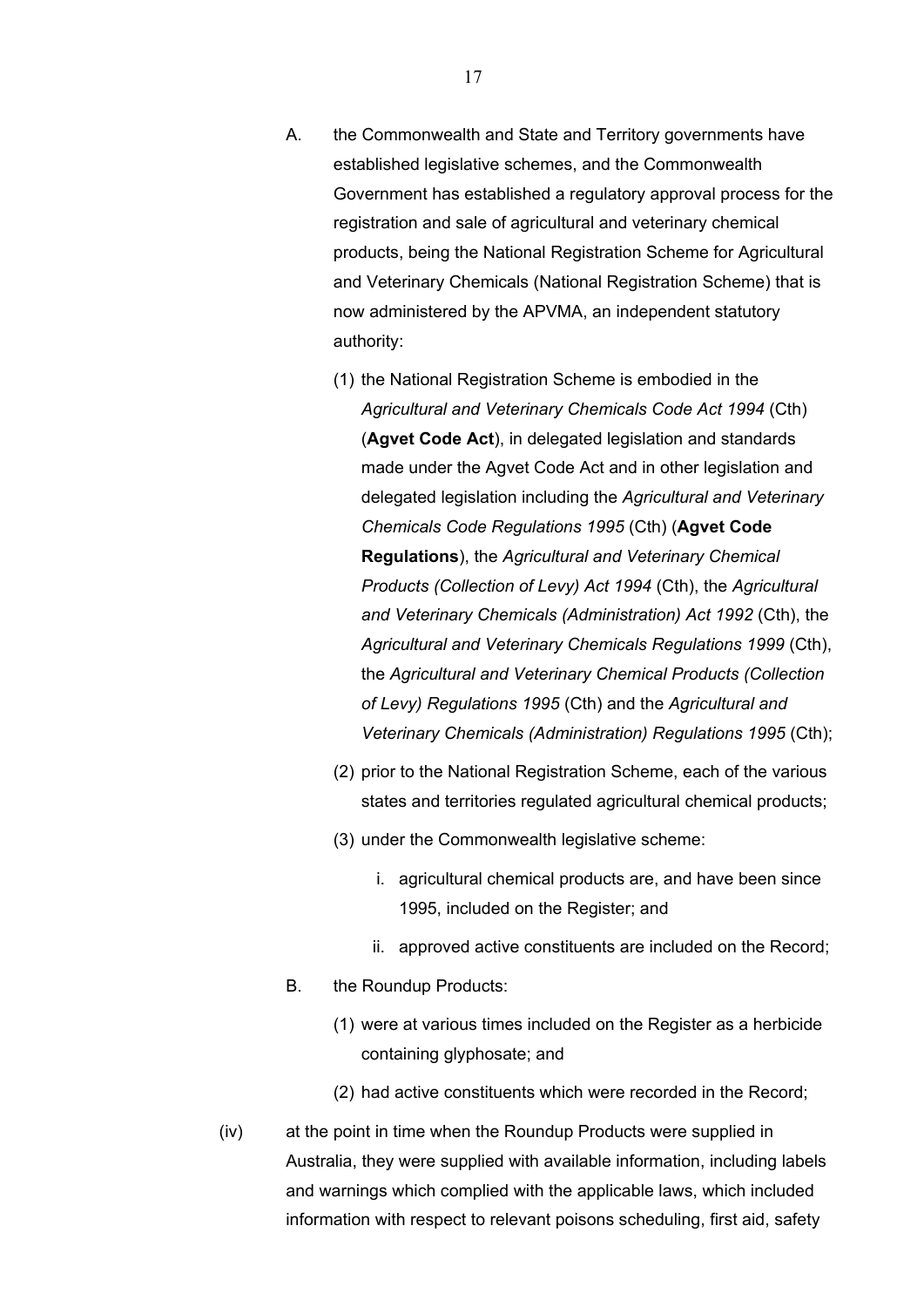directions detailing personal protective equipment required to be used when handling and/or using products containing glyphosate;

#### **PARTICULARS**

Information, including warnings, is included in the label directions and in product summaries included on the APVMA website and material safety data sheets published in various locations including on Monsanto Company US (New)'s website, on the website https://www.crop.bayer.com.au, and on the website www.roundup.com.au.

- (v) it was reasonable for the Second Respondent to expect that:
	- A. prior to use of any of the Roundup Products, the Applicant would review all information, including warnings, and appreciate for himself a variety of pertinent matters including that:
		- (1) subject to legislation, the Roundup Products had signal words if required by the Poisons Standard;
		- (2) the Products should not be swallowed, or inhaled, and steps should be taken to protect against being absorbed through the skin, eyes or mouth; and
		- (3) there was a need when using and/or being exposed to Roundup Products, to follow all safety directions including requirements to use personal protective equipment and to ensure that the application equipment is not faulty and used correctly;
	- B. prior to use of any of the Roundup Products in an employment context, the Applicant would be informed by his respective employer(s), about the content of all information, including warnings, and appreciate for themselves a variety of pertinent matters including that:
		- (1) subject to legislation, Roundup Products supplied had signal words if required by the Poisons Standard;
		- (2) the Roundup Products should not be swallowed, or inhaled, and steps should be taken to protect against being absorbed through the skin, eyes or mouth; and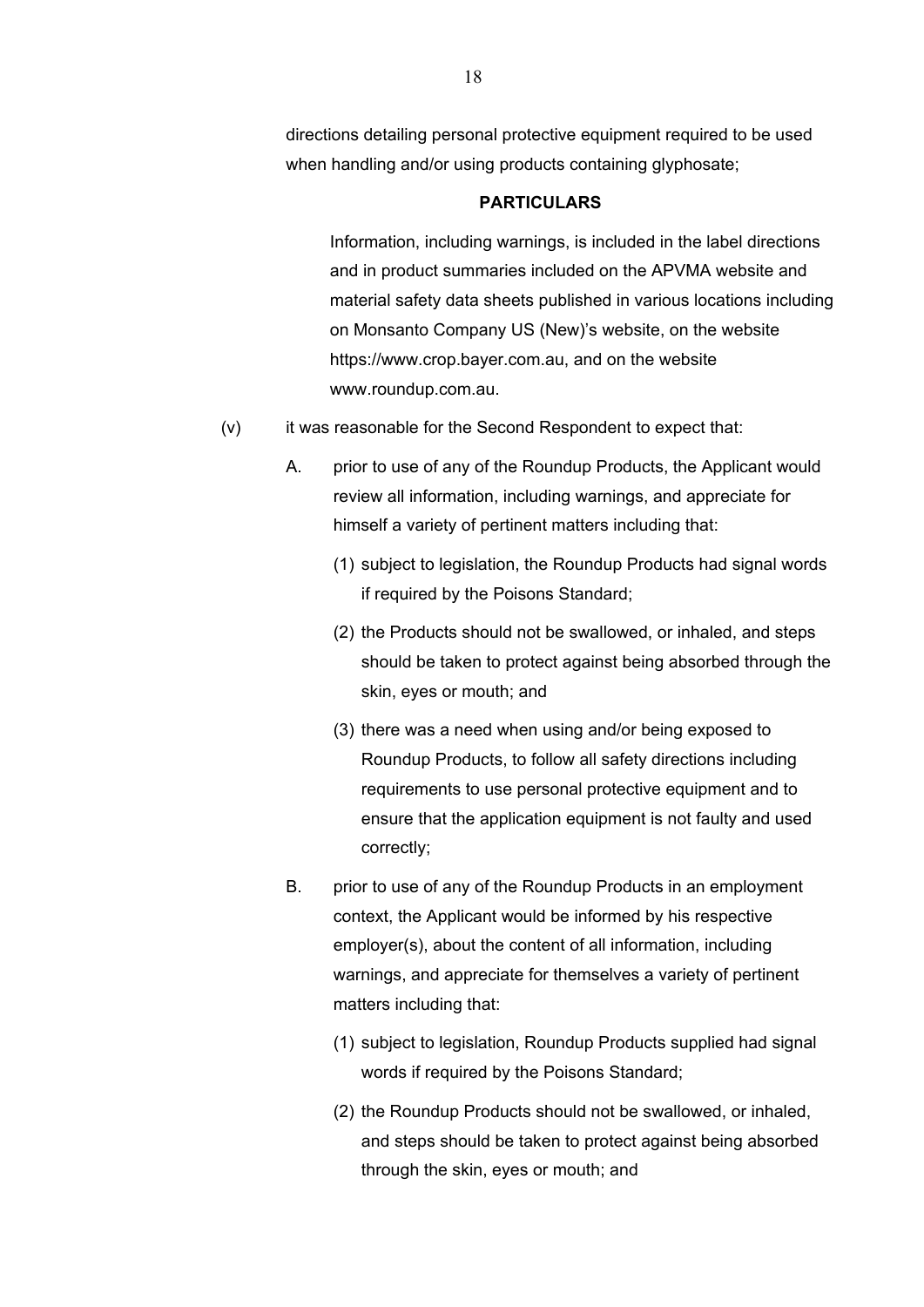- (3) there was a need when using and/or being exposed to Roundup Products, to follow all safety directions including requirements to use personal protective equipment and to ensure that the application equipment is not faulty and used correctly; and
- C. the Roundup Products would be used and applied only to plants for lawn and garden, agricultural, commercial and/or industrial uses;
- (e) say further that, having regard to all relevant circumstances, including:
	- $(i)$  the matters set out in s 75AC (2) of the TPA;
	- (ii) prevailing scientific knowledge identifying the absence of any reasoned basis to conclude that glyphosate is carcinogenic;

The scientific knowledge will be the subject of expert evidence at trial.

(iii) the fact that regulatory approval has been given for use of the Roundup Products and glyphosate in Australia and elsewhere throughout the world;

#### **PARTICULARS**

Regulatory approvals given for use of the Roundup Products within Australia and elsewhere throughout the world will be the subject of evidence at trial. The Second Respondent relies upon regulatory approvals given for use of the Roundup Products in Australia; registrations and approvals given by the United States Environmental Protection Agency (US EPA); and regulatory evaluations of the carcinogenicity of glyphosate, including those published by:

- A. the APVMA;
- B. the US EPA;
- C. the European Food Safety Authority;
- D. the European Chemicals Agency;
- E. the Health Canada Pest Management Regulatory Agency; and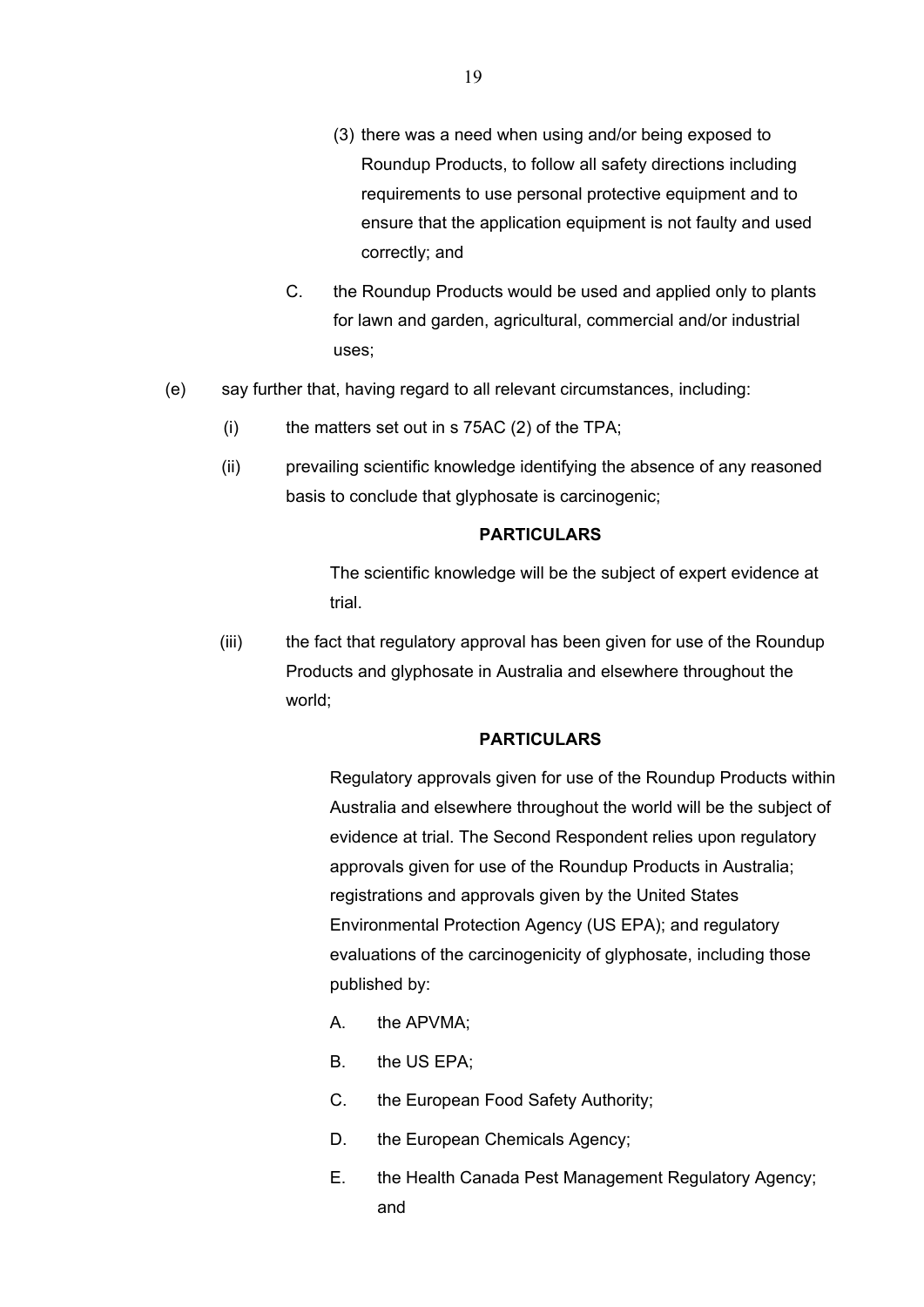- F. the Environmental Protection Authority of New Zealand.
- (iv) the fact that the APVMA, in its 'Final regulatory position: Consideration of the evidence for a formal reconsideration of glyphosate (March 2017)' (**APVMA 2017 Regulatory Position**), concluded that 'the scientific weight-of-evidence indicates that: exposure to glyphosate does not pose a carcinogenic or genotoxic risk to humans' and on that basis declined to formally re-consider glyphosate's registration in Australia;
- (v) the fact that, on 22 June 2020 the US District Court (Eastern District of California) in *National Association of Wheat Growers et al v Becerra, Attorney General of California* found that the statement that glyphosate is 'known to the state of California to cause cancer' is 'misleading' and 'the great weight of evidence indicates that glyphosate is not known to cause cancer';

The Second Respondent relies upon pages 4 to 7 and 18 to 21 of the decision in *National Association of Wheat Growers et al v Becerra, Attorney General of California* (ED Cal, No. 2:17-cv-2401 WBS EFB, 22 June 2020).

#### (vi) the fact that:

- A. as part of the APVMA evaluation process of an agricultural chemical product, the APVMA receives input where required regarding human and environmental safety from several government agencies including the Australian Government Department of Health, the Australian Government Department of Agriculture, Water and Environment and Food Standards Australia New Zealand;
- B. when an agricultural chemical product is approved for registration by the APVMA, the APVMA must also approve each active constituent for the product (before or at the same time as the agricultural chemical product) and the label text of containers for the product (at the same time as the agricultural chemical product) in accordance with s 14 of the Agricultural and Veterinary Chemicals Code (**Agvet Code**), as set out in the Schedule to the Agvet Code Act;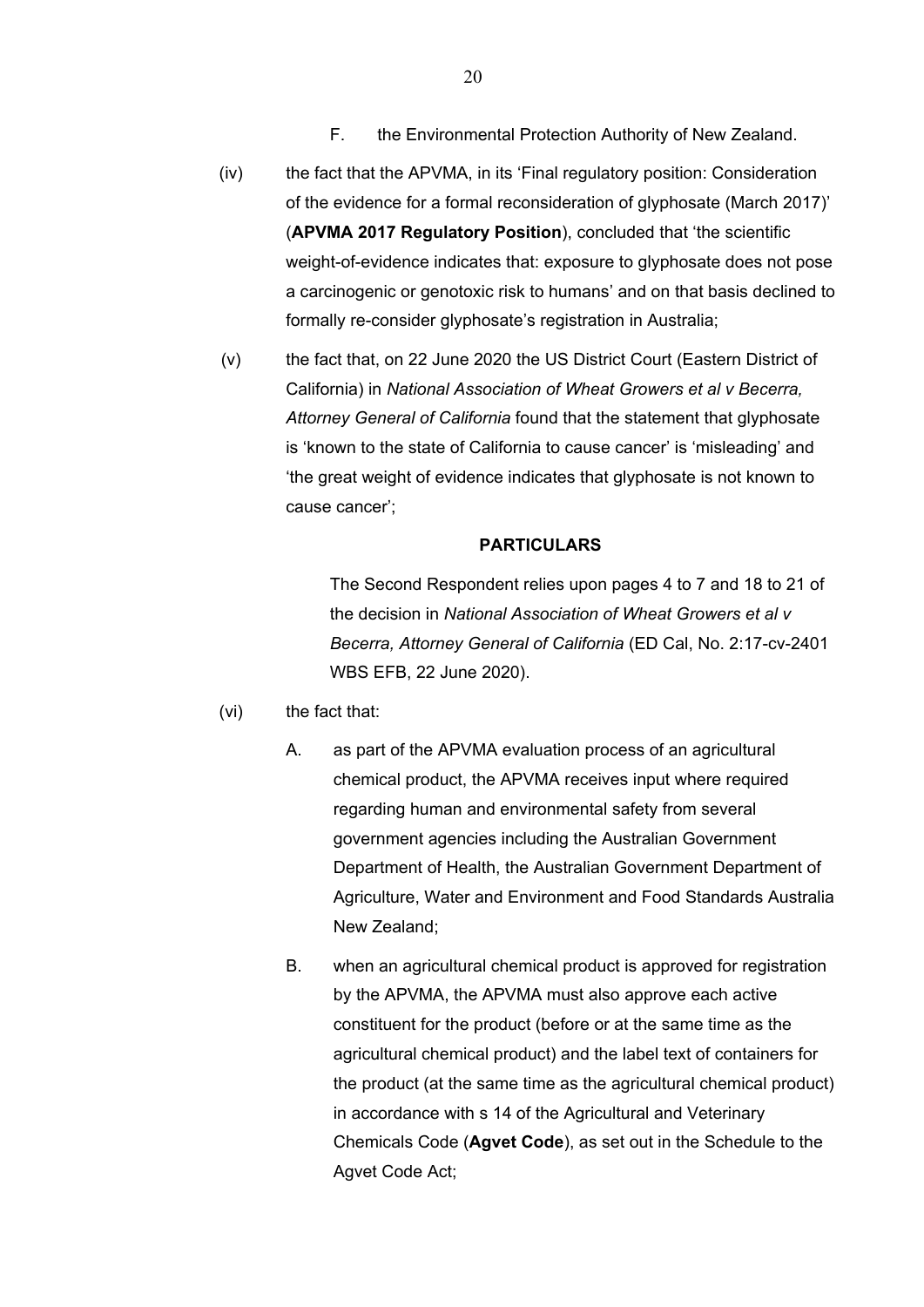- C. the approval of the label is subject to the conditions of approval or registration as set out in s 23 of the Agvet Code and the conditions prescribed by the Agvet Code Regulations including the labelling standards and requirements set out in regulation 18E of the Agvet Code Regulations;
- D. pursuant to sub-regulations 18F(1)(a) and (b) of the Agvet Code Regulations, a label must not contain misleading or deceptive information about either the information required by sub-regulation 18D(1) to be stated on the label; or the use, safety, environmental impact or efficacy of the chemical product to which the label relates;
- E. further, pursuant to sub-regulation 18F(2), if the label is, or is required to be, attached to a container, information must not accompany or be placed on the container, including in the form of another label, if the information expressly or impliedly negates or varies information required by sub-regulation 18D(1) to be stated on the label, or qualifies or minimises the substance or effect of the information required by sub-regulation 18D(1) to be stated on the label;
- F. further, pursuant to sub-regulation 18G(1) of the Agvet Code Regulations, the holder of the approval of the label in relation to the label must not make any claim, or cause or permit any claim to be made about a registered chemical product or a chemical product which contains a registered chemical product that is inconsistent with an instruction on the label for a container for the chemical product;
- G. the APVMA 2017 Regulatory Position concluded that the weight of the scientific evidence indicated that exposure to glyphosate does not pose a carcinogenic or genotoxic risk to humans; and
- H. in the premises, if labels for the Roundup Products included information that glyphosate was carcinogenic this would be inaccurate or otherwise misleading and would not meet prescribed Australian labelling requirements pursuant to regulations 18F and/or 18G of the Agvet Code Regulations;
- (vii) the fact that the risk of any substance causing NHL is dependent upon a wide range of factors including: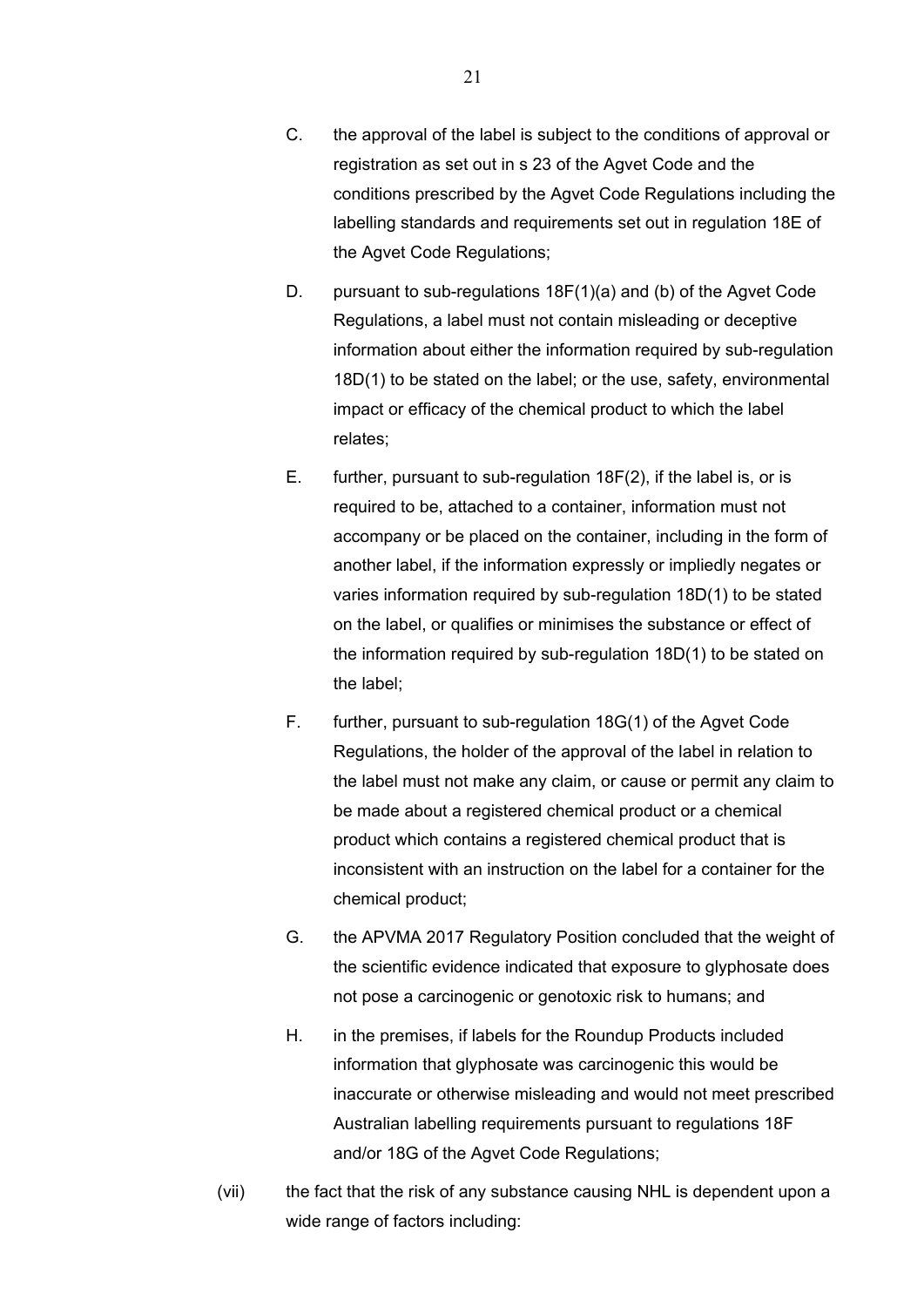- A. the chemical composition of the substance said to cause the NHL;
- B. the dose;
- C. the duration of exposure (including whether it is short or long-term exposure);
- D. the route of exposure including environmental, intentional consumption or administration;
- E. the concentration of the exposed substance having regard to absorption and distribution within the body;
- F. the rate of excretion; and
- G. individual susceptibility including the matters referred to in the particulars to sub-paragraph 17(c)(iii) and the matters referred to in paragraph 17(c)(iv) above;
- (viii) the availability of other herbicides and similar products to the Roundup Products in the marketplace; and
- (ix) the use of and/or exposure to glyphosate and glyphosate-based formulations within the Roundup Products, when used in their intended application, did not, and do not, increase an individual's risk of developing NHL;
- (f) say further, by reason of the matters referred to in sub-paragraphs  $17(d)$  and (e) of the Defence to the Second Amended Further Statement of Claim, pursuant to s 75AC(1) of the TPA the safety of the Roundup Products was such as persons using such products in the manner intended were generally entitled to expect;
- $(g)$  say further, in the premises referred to in sub-paragraphs 17(d) and (e) above, the Roundup Products did not have a defect within the meaning of s 75AC of the TPA or a safety defect within the meaning of s 9 of the ACL;
- (h) say further, pursuant to s 142(a) of the ACL, the safety defect which is alleged to have caused the loss or damage – the increased risk of developing NHL – did not exist at the time that the Roundup Products were supplied by the actual manufacturer; and
- (i) say further and alternatively, that even if the increased risk of NHL (which is denied) was a defect or alternatively a safety defect (which is denied), and compensable as such, then:
	- (i) pursuant to s  $75AK(1)(c)$  of the TPA; and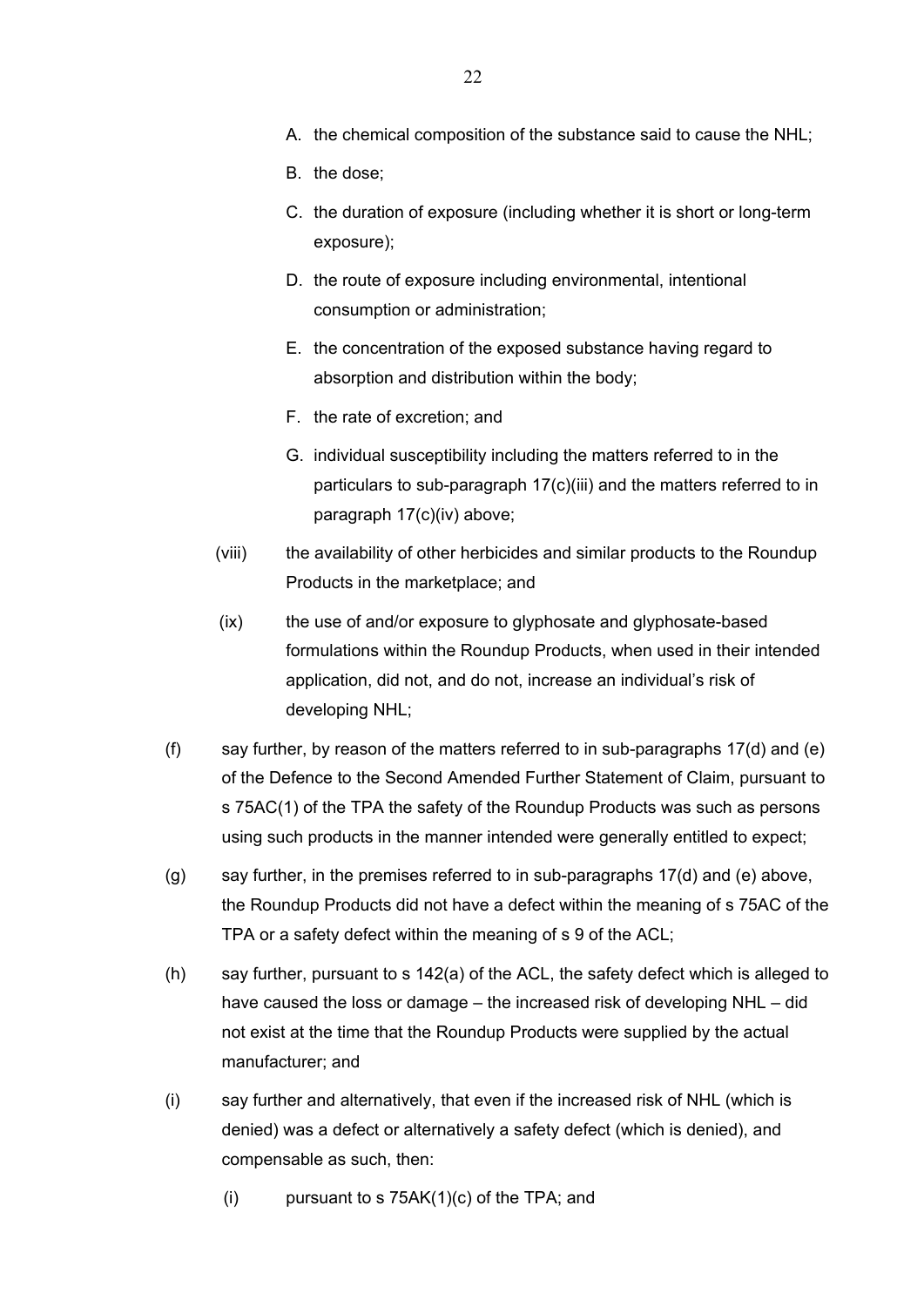(ii) alternatively, s 142(c) of the ACL,

the state of scientific knowledge at the time when the particular Roundup Products were supplied by their actual manufacturer is not such as to enable that defect, alternatively safety defect, to be discovered. Accordingly, s 75AK(1)(c) provides a complete defence to the claim under s 74AD of the TPA and s 142 of the ACL affords a complete defence to the claim under s 138 of the ACL.

## **PARTICULARS**

The scientific knowledge will be the subject of expert evidence at trial. The Second Respondent also relies upon all particulars provided elsewhere in sub-paragraphs 17(d)-(i).

### **Part D. The Applicant and his alleged injuries**

- 18. The Second Respondent and Third Respondent do not know and cannot admit the allegations in paragraph 18 of the Amended Points of Claim.
- 19. The Second Respondent and Third Respondent do not know and cannot admit the allegations in paragraph 19 of the Amended Points of Claim.
- 20. The Second Respondent and Third Respondent do not know and cannot admit the allegations in paragraph 20 of the Amended Points of Claim.
- 21. The Second Respondent and Third Respondent do not know and cannot admit the allegations in paragraph 21 of the Amended Points of Claim.
- 22. In answer to paragraph 22 of the Amended Points of Claim, the Second Respondent and Third Respondent:
	- (a) deny the allegations contained therein;
	- (b) refer to and repeat paragraphs 16 and 17 above; and
	- (c) say further that after the expiry of the last relevant commercial patent relating to glyphosate in Australia held by Monsanto Technology LLC in approximately 2000, to the extent that the Applicant used glyphosate sourced from other suppliers, and consequently suffered loss and damage, such loss and damage did not arise by reason of the Roundup Products having a safety defect.

### **Part E. Loss and Damage**

- 23. In answer to paragraph 23 of the Amended Points of Claim, the Second Respondent and Third Respondent:
	- (a) deny the allegations contained therein;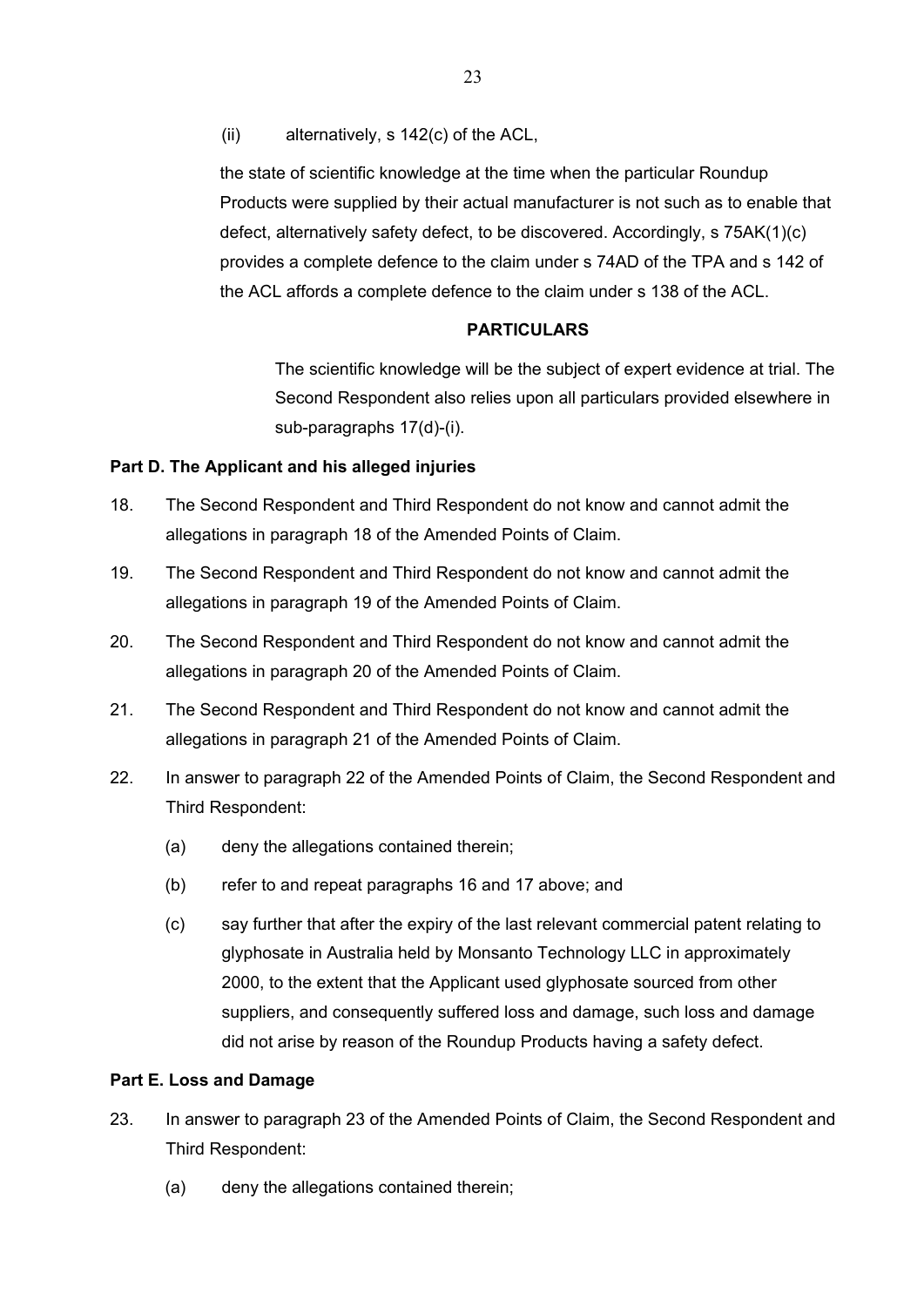- (b) say that Mr McNickle did not suffer loss and damage, nor will he continue to suffer loss and damage by reason of the matters pleaded in paragraphs 35, 48, 60 and 61(a) and (b) of the 2FASOC and they repeat and rely on sub-paragraph 17(d) to 17(i) above;
- (c) say further that, pursuant to s 74D(3) of the TPA, the Roundup Products were of merchantable quality because they were as fit for the purpose or purposes for which goods of that kind are commonly bought as it was reasonable to expect having regard to:
	- (i) the description applied to the Roundup Products by the Second Respondent;
	- (ii) the price received by the Second Respondent for the goods; and
	- (iii) all the other relevant circumstances including:
		- A. the state of scientific knowledge;

The scientific knowledge will be the subject of expert evidence at trial. It also relies upon the particulars provided under sub-paragraphs 17(d) to 17(i) above.

- B. the manner in which the Roundup Products have been marketed;
- C. instructions for, or warnings with respect to, the Roundup Products;
- D. the ordinary or usual risk of harm in other herbicides and similar products to the Roundup Products in the marketplace; and
- E. the sophistication of the customers purchasing the Roundup Products;
- (d) say further that if the Roundup Products were not of merchantable quality (which is denied), this occurred after the Roundup Products left the control of the Second and Third Respondents and occurred by reason of:
	- (i) the manner of use of, or exposure to, the Roundup Products by the Applicant, or an act or default of the Applicant or a servant or agent of him; and/or
	- (ii) a cause independent of human control, and accordingly, by reason of s 74D(2) of the TPA, the Second and Third Respondents are not liable to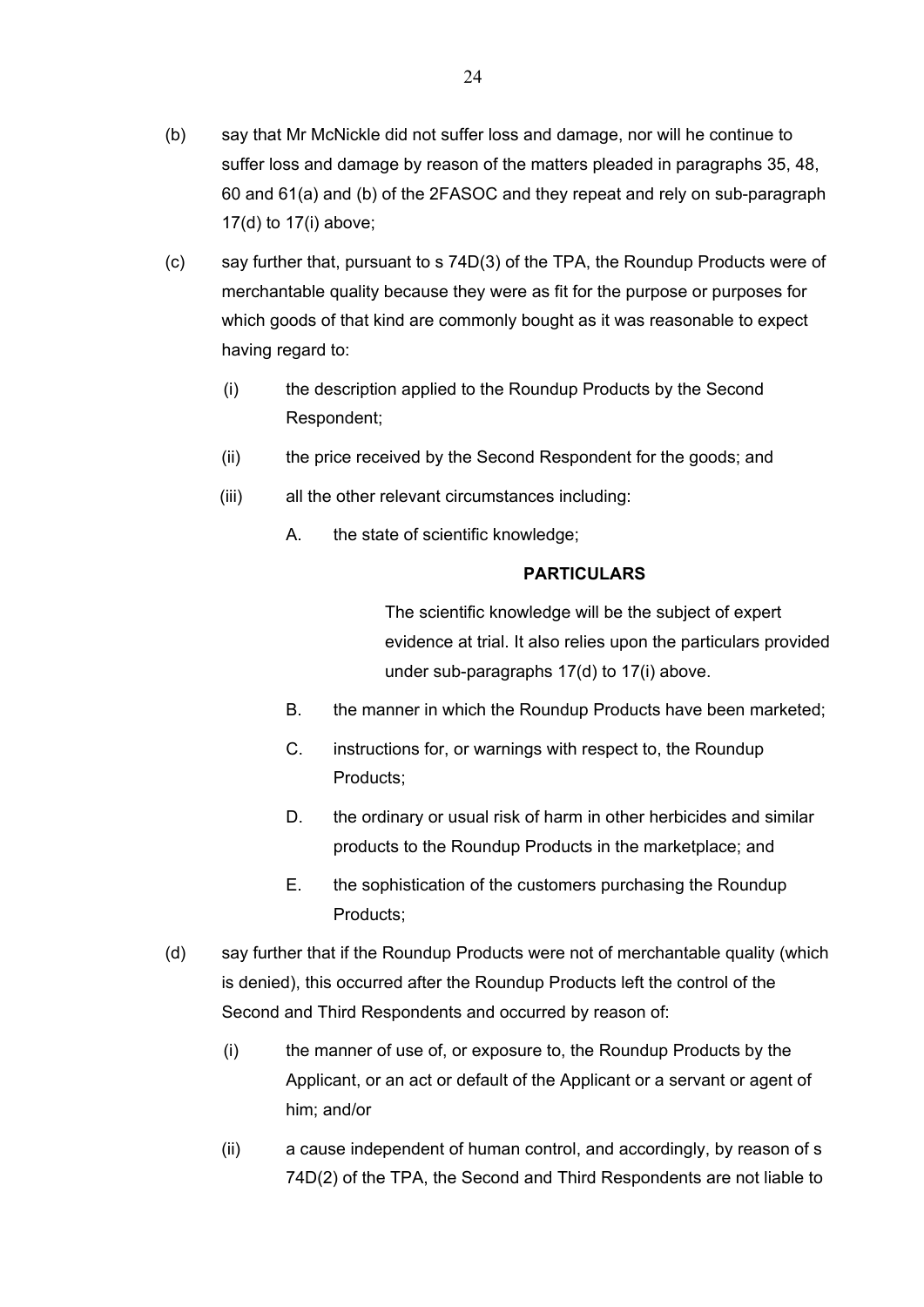compensate the Applicant for any loss and damage pursuant to s 74D(1) of the TPA;

- (e) say further that the Roundup Products were:
	- (i) fit for all purposes for which goods of that kind are commonly supplied;
	- (ii) acceptable in appearance;
	- (iii) free from defect; and
	- (iv) safe and durable,

as a reasonable consumer fully acquainted with the state and condition of the goods (including any hidden defects of the goods) would have regarded as acceptable having regard to the matters in s 54(3) of the ACL;

- (f) say further that, in the premises, pursuant to s  $54(2)$  of the ACL, the Roundup Products were of acceptable quality having regard to a variety of matters including:
	- $(i)$  the matters set out in s 54(3) of the ACL which include:
		- A. the nature of the goods;
		- B. the price of the goods (if relevant);
		- C. any statements made about the goods on any packaging or label on the goods;
		- D. any representation made about the goods by the supplier or manufacturer of the goods; and
		- E. any other relevant circumstances relating to the supply of the goods including the state of scientific knowledge; and

### **PARTICULARS**

The scientific knowledge will be the subject of expert evidence at trial. The Second and Third Respondents also rely upon the particulars provided under sub-paragraphs 17(d) to 17(i) above.

- $(ii)$  the matters set out in paragraph 23 $(c)$  above;
- (g) say further and alternatively, if the Roundup Products were not of acceptable quality (which is denied), they did not become of unacceptable quality because of anything inherent in the Roundup Products and accordingly, pursuant to s 54(6) of the ACL, the Roundup Products did not fail to be of acceptable quality;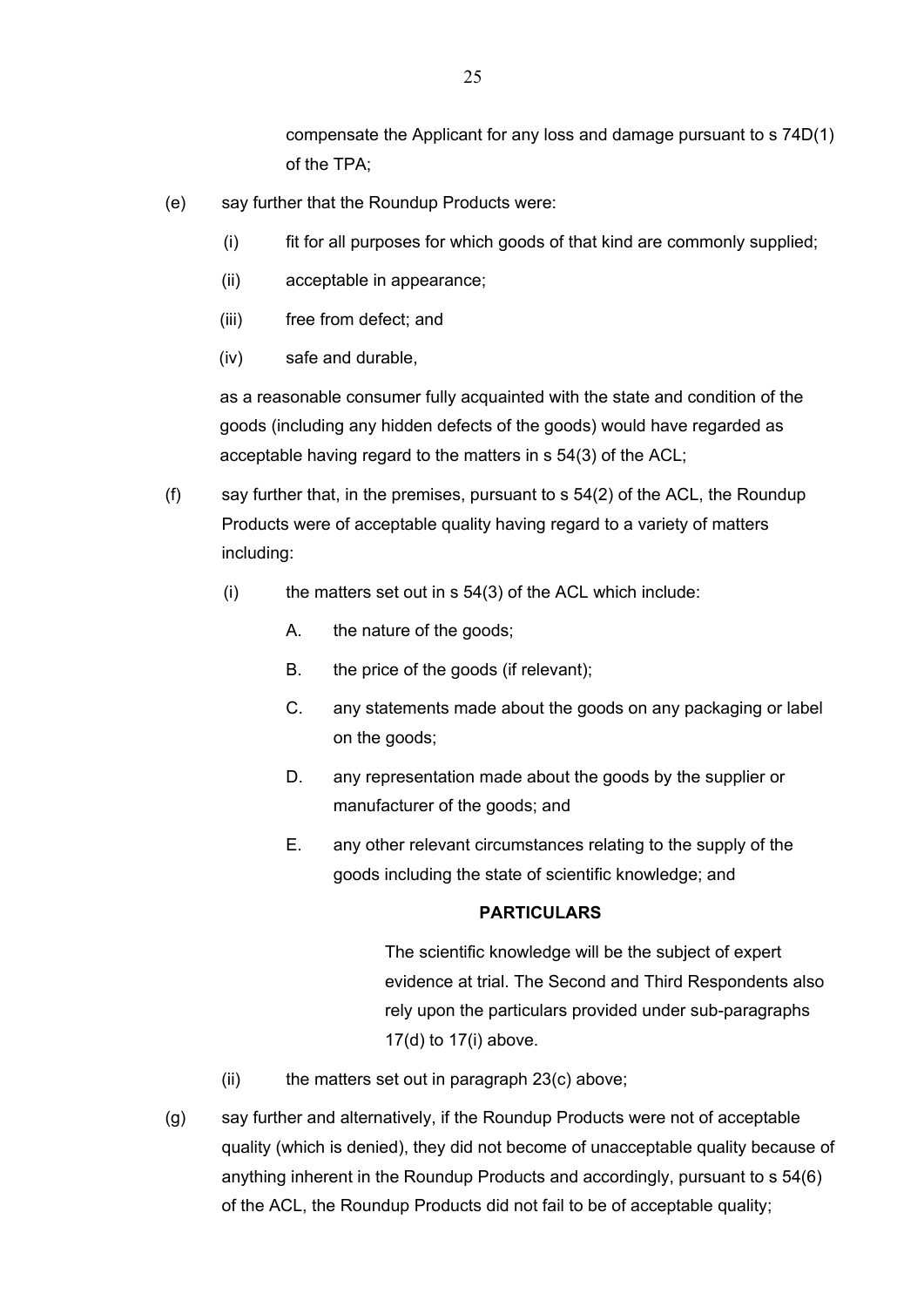(h) say that if the Roundup Products are found to present the risk pleaded in paragraph 26 of the Second Further Amended Statement of Claim (which is denied), the state of scientific knowledge was not such as to enable the Second and Third Respondents to discover that risk and accordingly the Second and Third Respondents did not breach any duty of care owed at common law;

#### **PARTICULARS**

The scientific knowledge will be the subject of expert evidence at trial. The Second Respondent also relies upon the particulars provided under subparagraphs 17(d) to 17(i) above.

- (i) say further that to the extent that the Applicant's alleged cause of action in negligence accrued in NSW:
	- (i) insofar as:
		- A. pursuant to s 51 of the *Limitation of Actions Act 1969* (NSW) the Applicant's claim is brought after the expiration of a limitation period of 30 years running from the date from which the limitation period for the cause of action runs;
		- B. alternatively, pursuant to s 50C of *Limitation of Actions Act 1969* (NSW), more than 12 years has elapsed from the date of the act or omission which allegedly resulted in the injury (the 'long-stop limitation period'),

the Applicant's cause of action cannot be maintained unless the Court extends the long-stop limitation period pursuant to ss 62A and 62B of the *Limitation of Actions Act 1969* (NSW); and

- (ii) further and alternatively, if these proceedings were commenced more than 3 years after the date of discoverability (as defined in s 50C of *Limitation of Actions Act 1969* (NSW)), these proceedings cannot be maintained unless the Court extends time in accordance with s 60G of the *Limitation of Actions Act 1969* (NSW);
- (j) say further that, to the extent that the alleged cause of action accrued in Queensland, if more than 3 years has elapsed since the date on which the cause of action arose these proceedings cannot be maintained, pursuant to s 11 of the *Limitation of Actions Act 1974* (Qld);
- (k) say further that, to the extent that the alleged cause of action accrued in the Northern Territory, if more than 3 years has elapsed since the date on which the cause of action arose these proceedings cannot be maintained pursuant to s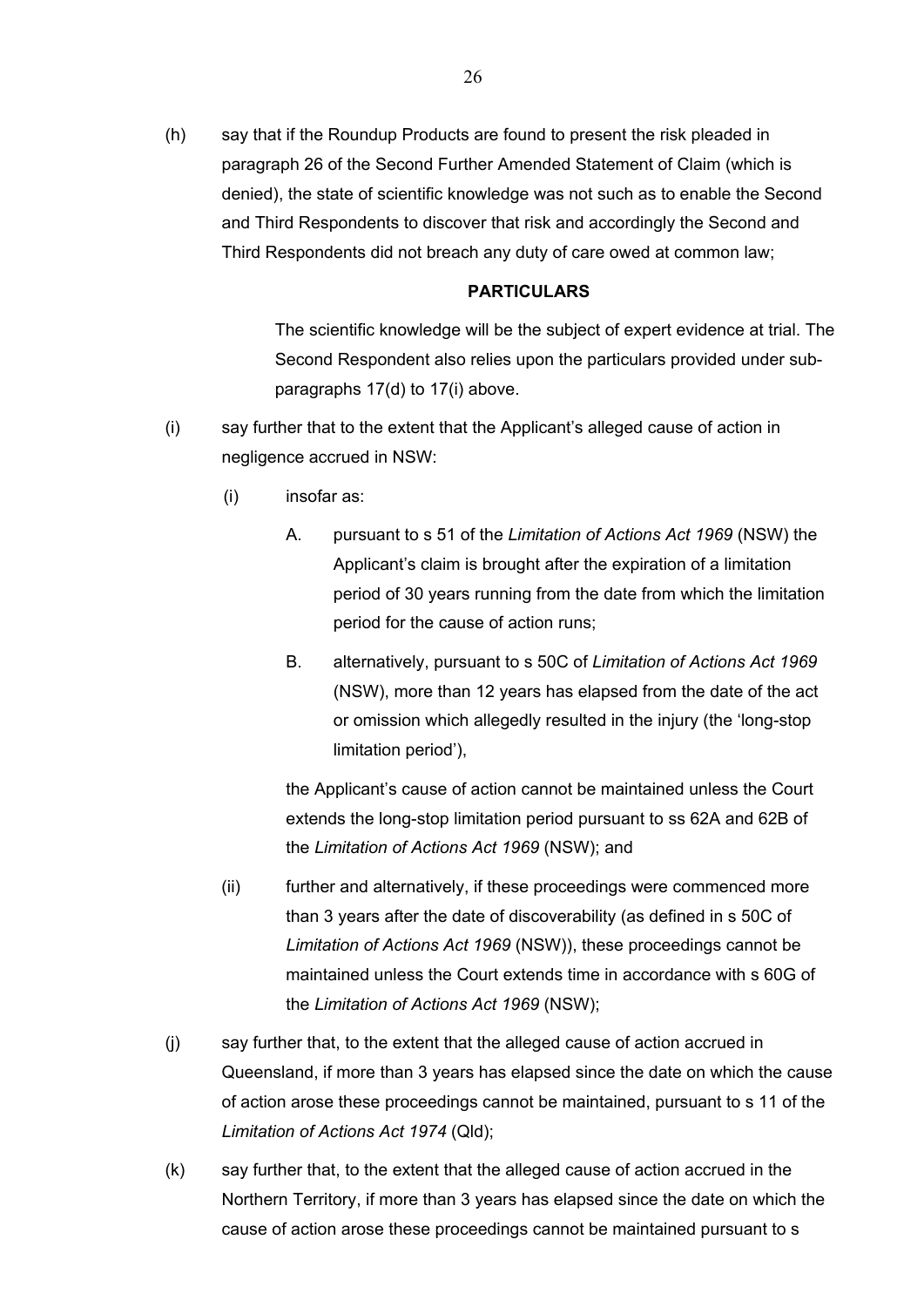12(1)(b) of the Limitation Act 1981 (NT), unless the Court extends time pursuant to s 44(1) of the Limitation Act 1981 (NT);

- (l) say further and alternatively, that the common law does not relevantly operate to impose obligations that are more onerous or extensive than those imposed on the Second Respondent and Third Respondent by ss 74D, 75AC and 75AD of the TPA and ss 9, 54, 138, 271 and 272 of the ACL;
- (m) say further, that the Applicant's common law cause of action and claims for damages and compensation must be determined in accordance with the *Civil Liability Act 2002* (NSW), alternatively the *Civil Liability Act 2003* (Qld), further and alternatively the Personal Injuries *(Liability and Damages) Act 2003* (NT), (or such other applicable Acts as may apply depending on where the Applicant's causes of action accrued) as well as Part VIB of the TPA and Part VIB of the CCA; and
- (n) say further and alternatively, that if the Second Respondent or Third Respondent were negligent (which is denied) and to the extent that the Applicant is entitled to an award of damages, such award of damages is required to be reduced by such sum as is just and equitable having regard to the Applicant's contribution to the loss and damage suffered.

The Second Respondent and Third Respondent refer to and repeat as pleaded herein the details of their defence set out in the Second Respondent's Defence to the Second Further Amended Statement of Claim dated 27 October 2020 and the Third Respondent's Defence to the Second Further Amended Statement of Claim dated 27 October 2020.

Date: 5 May 2021

**Herbert Smith Freehills** Solicitors for the Second Respondent and Third Respondent

This Points of Defence was prepared by Steven Finch SC, Robert Craig QC and Anna Robertson, counsel for the Second Respondent and Third Respondent.